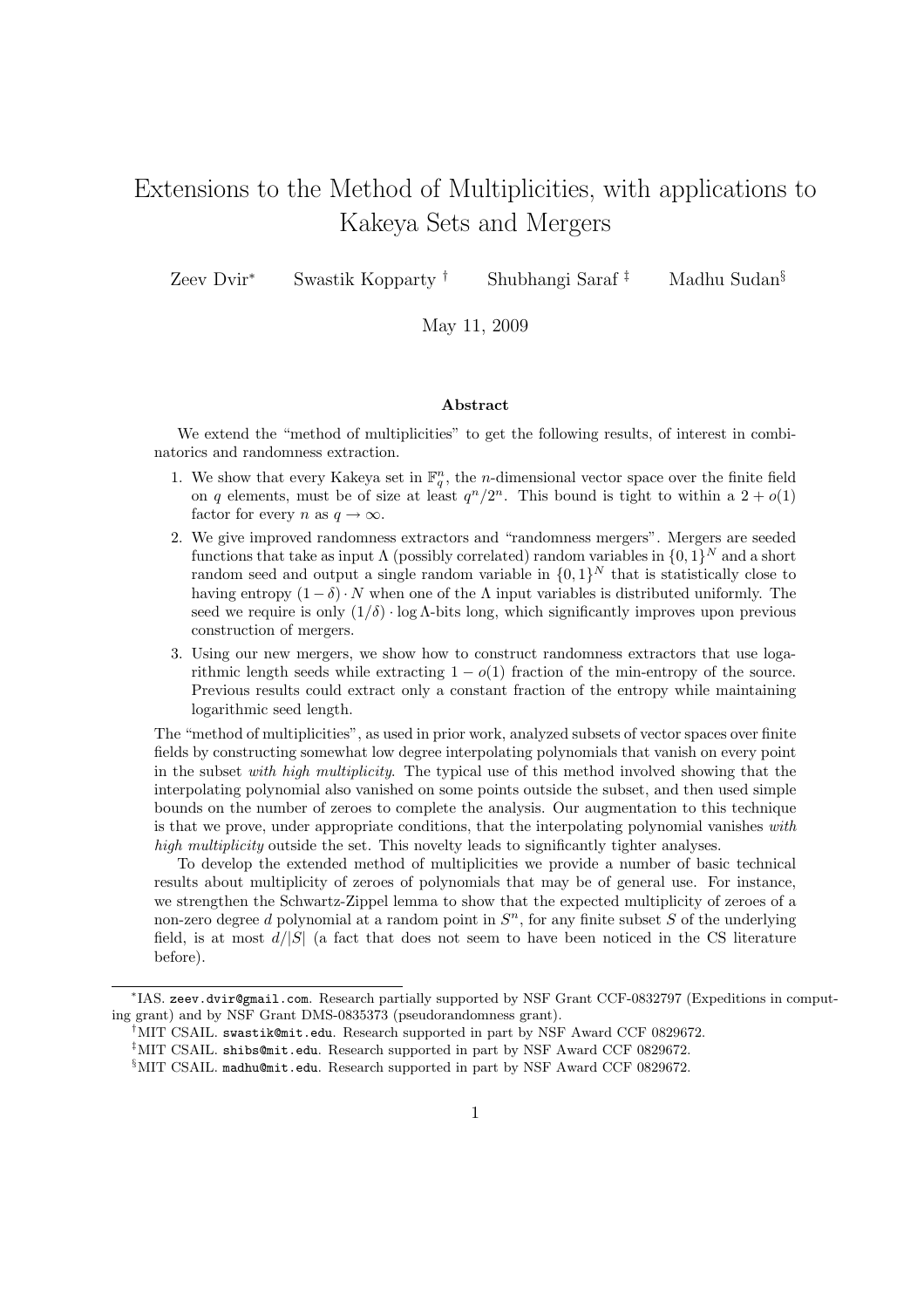# 1 Introduction

The goal of this paper is to improve on an algebraic method that has lately been applied, quite effectively, to analyze combinatorial parameters of subsets of vector spaces that satisfy some given algebraic/geometric conditions. This technique, which we refer to as as the polynomial method (of combinatorics), proceeds in three steps: Given the subset  $K$  satisfying the algebraic conditions, one first constructs a non-zero low-degree polynomial that vanishes on K. Next, one uses the algebraic conditions on  $K$  to show that the polynomial vanishes at other points outside  $K$  as well. Finally, one uses the fact that the polynomial is zero too often to derive bounds on the combinatorial parameters of interest. The polynomial method has seen utility in the computer science literature in works on "list-decoding" starting with Sudan [Sud97] and subsequent works. Recently the method has been applied to analyze "extractors" by Guruswami, Umans, and Vadhan [GUV07]. Most relevant to this current paper are its applications to lower bound the cardinality of "Kakeya sets" by Dvir [Dvi08], and the subsequent constructions of "mergers" and "extractors" by Dvir and Wigderson [DW08]. (We will elaborate on some of these results shortly.)

The method of multiplicities, as we term it, may be considered an extension of this method. In this extension one constructs polynomials that vanish with high multiplicity on the subset  $K$ . This requirement often forces one to use polynomials of higher degree than in the polynomial method, but it gains in the second step by using the high multiplicity of zeroes to conclude "more easily" that the polynomial is zero at other points. This typically leads to a tighter analysis of the combinatorial parameters of interest. This method has been applied widely in list-decoding starting with the work of Guruswami and Sudan [GS99] and continuing through many subsequent works, most significantly in the works of Parvaresh and Vardy [PV05] and Guruswami and Rudra [GR06] leading to rateoptimal list-decodable codes. Very recently this method was also applied to improve the lower bounds on the size of "Kakeya sets" by Saraf and Sudan [SS08].

The main contribution of this paper is an extension to this method, that we call the *extended method* of multiplicities, which develops this method (hopefully) fully to derive even tighter bounds on the combinatorial parameters. In our extension, we start as in the method of multiplicities to construct a polynomial that vanishes with high multiplicity on every point of  $K$ . But then we extend the second step where we exploit the algebraic conditions to show that the polynomial vanishes with high multiplicity on some points outside K as well. Finally we extend the third step to show that this gives better bounds on the combinatorial parameters of interest.

By these extensions we derive nearly optimal lower bounds on the size of Kakeya sets and qualitatively improved analysis of mergers leading to new extractor constructions. We also rederive algebraically a known bound on the list-size in the list-decoding of Reed-Solomon codes. We describe these contributions in detail next, before going on to describe some of the technical observations used to derive the extended method of multiplicities (which we believe are of independent interest).

### 1.1 Kakeya Sets over Finite Fields

Let  $\mathbb{F}_q$  denote the finite field of cardinality q. A set  $K \subseteq \mathbb{F}_q^n$  is said to be a Kakeya set if it "contains" a line in every direction". In other words, for every "direction"  $\mathbf{b} \in \mathbb{F}_q^n$  there should exist an "offset"  $\mathbf{a} \in \mathbb{F}_q^n$  such that the "line" through  $\mathbf{a}$  in direction  $\mathbf{b}$ , i.e., the set  $\{\mathbf{a} + t\mathbf{b} | t \in \mathbb{F}_q\}$ , is contained in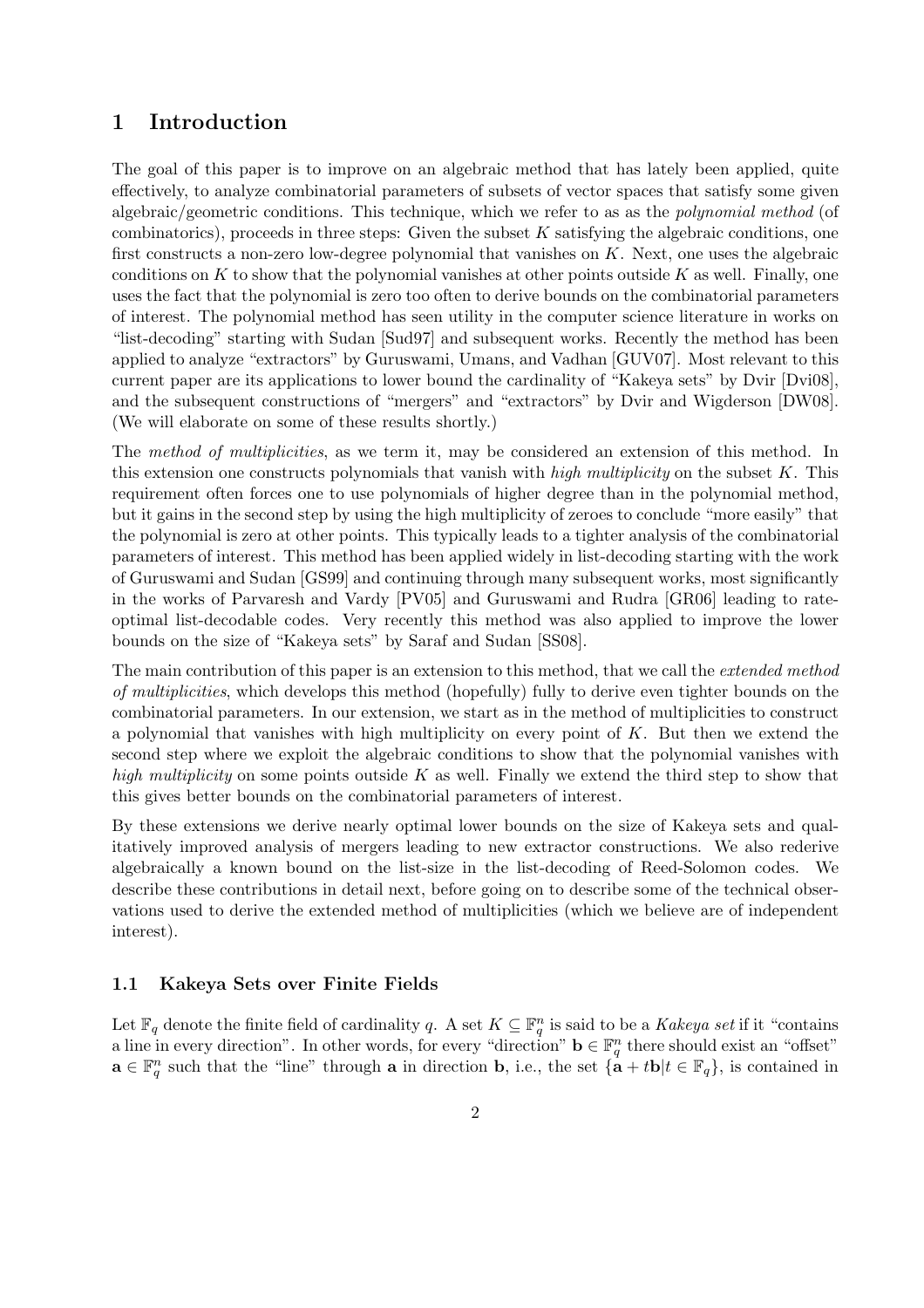K. A question of interest in combinatorics/algebra/geometry, posed originally by Wolff [Wol99], is: "What is the size of the smallest Kakeya set, for a given choice of q and  $n$ ."

The trivial upper bound on the size of a Kakeya set is  $q^n$  and this can be improved to roughly  $\frac{1}{2^{n-1}}q^n$  (precisely the bound is  $\frac{1}{2^{n-1}}q^n + O(q^{n-1})$ , see [SS08] for a proof of this bound due to Dvir). An almost trivial lower bound is  $q^{n/2}$  (every Kakeya set "contains" at least  $q^n$  lines, but there are at most  $|K|^2$  lines that intersect K at least twice). Till recently even the exponent of q was not known precisely (see [Dvi08] for details of work prior to 2008). This changed with the result of [Dvi08] (combined with an observation of Alon and Tao) who showed that for every  $n, |K| \geq c_n q^n$ , for some constant  $c_n$  depending only on n.

Subsequently the work [SS08] explored the growth of the constant  $c_n$  as a function of n. The result of [Dvi08] shows that  $c_n \ge 1/n!$ , and [SS08] improve this bound to show that  $c_n \ge 1/(2.6)^n$ . This still leaves a gap between the upper bound and the lower bound and we effectively close this gap.

**Theorem 1** If K is a Kakeya set in  $\mathbb{F}_q^n$  then  $|K| \geq \frac{1}{2^n} q^n$ .

Note that our bound is tight to within a  $2 + o(1)$  multiplicative factor as long as  $q = \omega(2^n)$  and in particular when  $n = O(1)$  and  $q \to \infty$ .

### 1.2 Randomness Mergers and Extractors

A general quest in the computational study of randomness is the search for simple primitives that manipulate random variables to convert their randomness into more useful forms. The exact notion of utility varies with applications. The most common notion is that of "extractors" that produce an output variable that is distributed statistically close to uniformly on the range. Other notions of interest include "condensers", "dispersers" etc. One such object of study (partly because it is useful to construct extractors) is a "randomness merger". A randomness merger takes as input  $Λ$ , possibly correlated, random variables  $A_1, \ldots, A_\Lambda$ , along with a short uniformly random seed B, which is independent of  $A_1, \ldots, A_\Lambda$ , and "merges" the randomness of  $A_1, \ldots, A_\Lambda$ . Specifically the output of the merger should be statistically close to a high-entropy-rate source of randomness provided at least one of the input variables  $A_1, \ldots, A_{\Lambda}$  is uniform.

Mergers were first introduced by Ta-Shma [TS96a] in the context of explicit constructions of extractors. A general framework was given in [TS96a] that reduces the problem of constructing good extractors into that of constructing good mergers. Subsequently, in [LRVW03], mergers were used in a more complicated manner to create extractors which were optimal to within constant factors. The mergers of [LRVW03] had a very simple algebraic structure: the output of the merger was a random linear combination of the blocks over a finite vector space. The [LRVW03] merger analysis was improved in [DS07] using the connection to the finite field Kakeya problem and the (then) state of the art results on Kakeya sets.

The new technique in [Dvi08] inspired Dvir and Wigderson [DW08] to give a very simple, algebraic, construction of a merger which can be viewed as a derandomized version of the [LRVW03] merger. They associate the domain of each random variable  $A_i$  with a vector space  $\mathbb{F}_q^n$ . With the  $\Lambda$ -tuple of random variables  $A_1, \ldots, A_\Lambda$ , they associate a curve  $C : \mathbb{F}_q \to \mathbb{F}_q^n$  of degree  $\leq \Lambda$  which 'passes' through all the points  $A_1, \ldots, A_\Lambda$  (that is, the image of C contains these points). They then select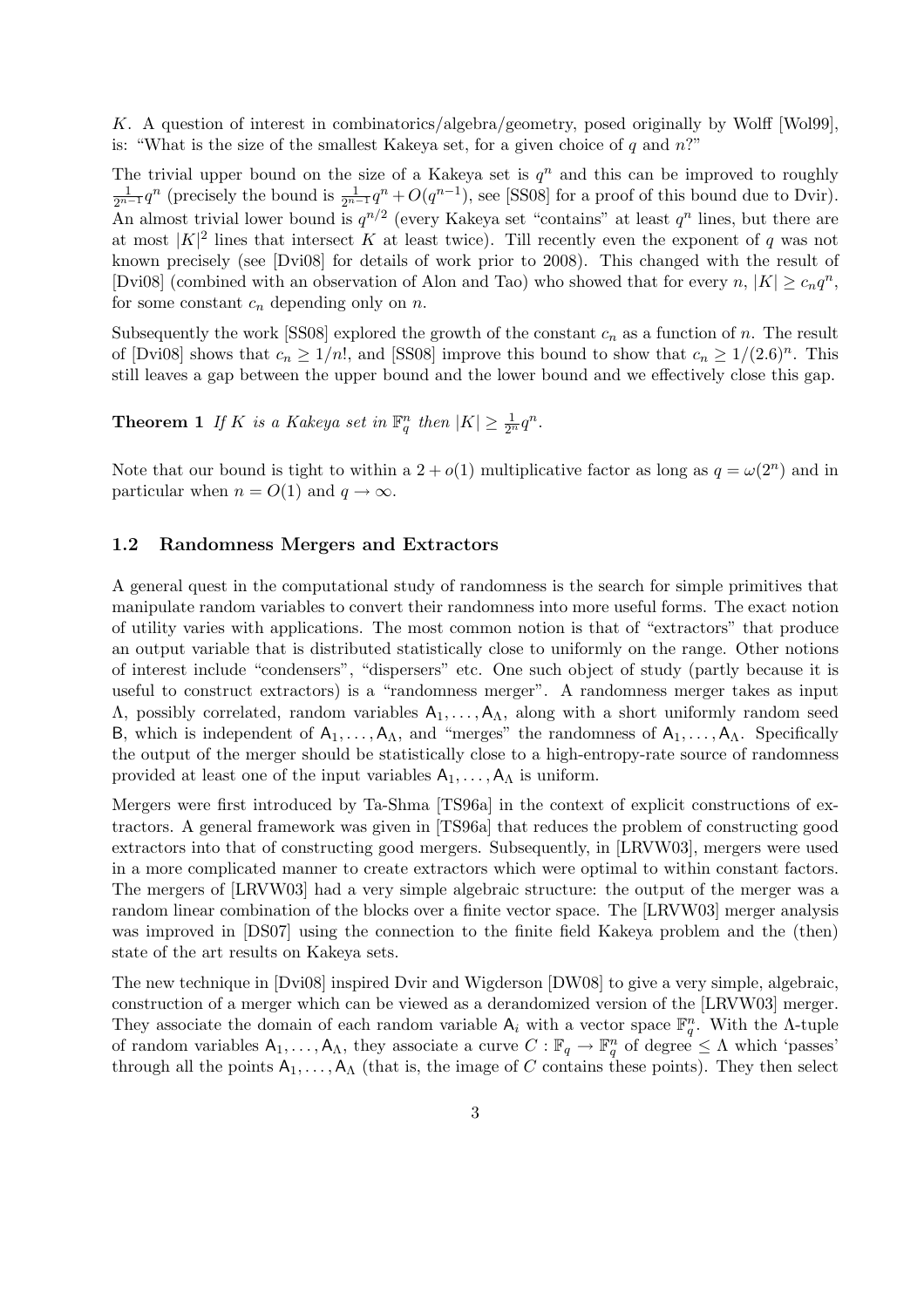a random point  $u \in \mathbb{F}_q$  and output  $C(u)$  as the "merged" output. They show that if  $q \geq \text{poly}(\Lambda \cdot n)$ then the output of the merger is statistically close to a distribution of entropy-rate arbitrarily close to 1 on  $\mathbb{F}_q^n$ .

While the polynomial (or at least linear) dependence of q on  $\Lambda$  is essential to the construction above, the requirement  $q \geq poly(n)$  appears only in the analysis. In our work we remove this restriction to show:

**Informal Theorem [Merger]:** For every  $\Lambda$ , q the output of the Dvir-Wigderson merger is close to a source of entropy rate  $1-\log_a \Lambda$ . In particular there exists an explicit merger for  $\Lambda$  sources (of arbitrary length) that outputs a source with entropy rate  $1 - \delta$  and has seed length  $(1/\delta) \cdot \log(\Lambda/\epsilon)$ for any error  $\epsilon$ .

The above theorem (in its more formal form given in Theorem 17) allows us to merge  $\Lambda$  sources using seed length which is only logarithmic in the number of sources and does not depend entirely on the length of each source. Earlier constructions of mergers required the seed to depend either linearly on the number of blocks [LRVW03, Zuc07] or to depend also on the *length* of each block  $[DW08]$ .<sup>1</sup>

One consequence of our improved merger construction is an improved construction of extractors. Recall that a  $(k, \epsilon)$ -extractor  $E: \{0,1\}^n \times \{0,1\}^d \to \{0,1\}^m$  is a deterministic function that takes any random variable X with min-entropy at least k over  $\{0,1\}^n$  and an independent uniformly distributed seed  $Y \in \{0,1\}^d$  and converts it to the random variable  $E(X, Y)$  that is  $\epsilon$ -close in statistical distance to a uniformly distributed random variable over  $\{0,1\}^m$ . Such an extractor is efficient if  $E$  is polynomial time computable.

A diverse collection of efficient extractors are known in the literature (see the survey [Sha02] and the more recent [GUV07, DW08] for references) and many applications have been found for explicit extractor is various research areas spanning theoretical computer science. Yet all previous constructions lost a linear fraction of the min-entropy of the source (i.e., acheived  $m = (1 - \epsilon)k$ for some constant  $\epsilon > 0$ ) or used super-logarithmic seed length  $(d = \omega(\log n))$ . We show that our merger construction yields, by combining with several of the prior tools in the arsenal of extractor constructions, an extractor which extracts a  $1 - \frac{1}{\text{polylog}(n)}$  fraction of the minentropy of the source, while still using  $O(\log n)$ -length seeds. We now state our extractor result in an informal way (see Theorem 21 for the formal statement).

**Informal Theorem [Extractor]:** There exists an explicit  $(k, \epsilon)$ -extractor for all min-entropies k with  $O(\log n)$  seed, entropy loss  $O(k/\text{polylog}(n))$  and error  $\epsilon = 1/\text{polylog}(n)$ , where the powers in the polylog $(n)$  can be arbitrarily high constants.

### 1.3 List-Decoding of Reed-Solomon Codes

The Reed-Solomon list-decoding problem is the following: Given a sequence of points

$$
(\alpha_1, \beta_1), \ldots, (\alpha_n, \beta_n) \in \mathbb{F}_q \times \mathbb{F}_q,
$$

and parameters k and t, find the list of all polynomials  $p_1, \ldots, p_L$  of degree at most k that agree with the given set of points on t locations, i.e., for every  $j \in \{1, ..., L\}$  the set  $\{i|p_i(\alpha_i) = \beta_i\}$  has

<sup>&</sup>lt;sup>1</sup>The result we refer to in [Zuc07, Theorem 5.1] is actually a condenser (which is stronger than a merger).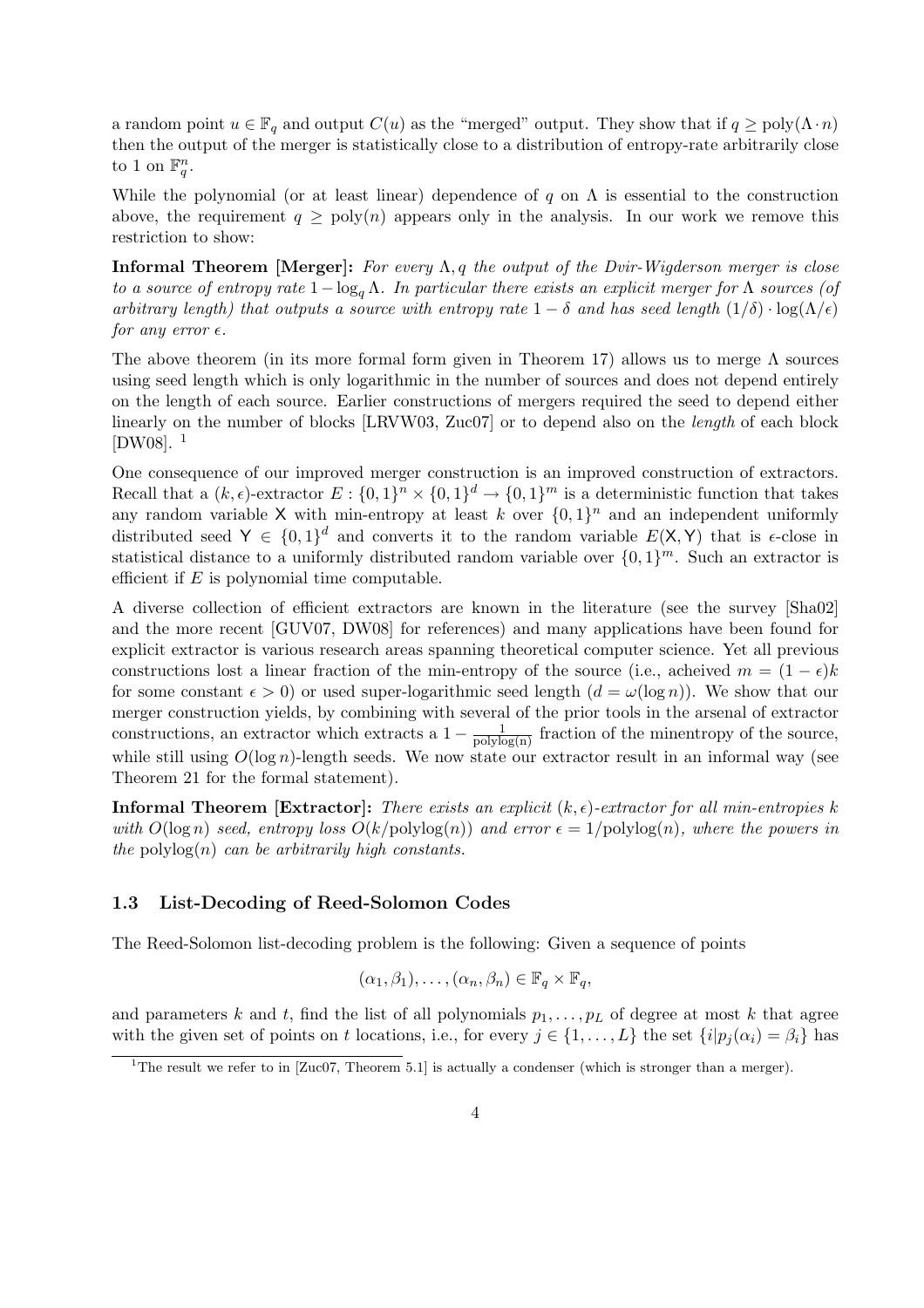at least t elements. The associated combinatorial problem is: How large can the list size,  $L$ , be for a given choice of  $k, t, n, q$  (when maximized over all possible set of distinct input points)?

A somewhat nonstandard, yet reasonable, interpretation of the list-decoding algorithms of [Sud97, GS99] is that they give algebraic proofs, by the polynomial method and the method of multiplicities, GS99] is that they give algebraic proofs, by the polynomial method and the method of multiplicities,<br>of known combinatorial upper bounds on the list size, when  $t > \sqrt{kn}$ . Their proofs *happen* also to be algorithmic and so lead to algorithms to find a list of all such polynomials.

However, the bound given on the list size in the above works does not match the best known combinatorial bound. The best known bound to date seems to be that of Cassuto and Bruck [CB04] who show that, letting  $R = k/n$  and  $\gamma = t/n$ , if  $\gamma^2 > R$ , then the list size L is bounded by  $O(\frac{\gamma}{\sigma^2})$  $\frac{\gamma}{\gamma^2-R}$ (in contrast, the Johnson bound and the analysis of [GS99] gives a list size bound of  $O(\frac{1}{\alpha^2})$  $\frac{1}{\gamma^2-R}$ ), which is asymptotically worse for, say,  $\gamma = (1 + O(1))\sqrt{R}$  and R tending to 0). In Theorem 34 we recover the bound of [CB04] using our extended method of multiplicities.

### 1.4 Technique: Extended method of multiplicities

The common insight to all the above improvements is that the extended method of multiplicities can be applied to each problem to improve the parameters. Here we attempt to describe the technical novelties in the development of the extended method of multiplicities.

For concreteness, let us take the case of the Kakeya set problem. Given a set  $K \subseteq \mathbb{F}_q^n$ , the method first finds a non-zero polynomial  $P \in \mathbb{F}_q[X_1,\ldots,X_n]$  that vanishes with high multiplicity m on each point of K. The next step is to prove that P vanishes with fairly high multiplicity  $\ell$  at every point in  $\mathbb{F}_q^n$  as well. This step turns out to be somewhat subtle (and is evidenced by the fact that the exact relationship between  $m$  and  $\ell$  is not simple). Our analysis here crucially uses the fact that the (Hasse) derivatives of the polynomial P, which are the central to the notion of multiplicity of roots, are themselves polynomials, and also vanish with high multiplicity at points in  $K$ . This fact does not seem to have been needed/used in prior works and is central to ours.

A second important technical novelty arises in the final step of the method of multiplicities, where we need to conclude that if the degree of  $P$  is "small", then  $P$  must be identically zero. Unfortunately in our application the degree of P may be much larger than  $q$  (or  $nq$ , or even  $q^n$ ). To prove that it is identically zero we need to use the fact that  $P$  vanishes with high multiplicity at every point in  $\mathbb{F}_q^n$ , and this requires some multiplicity-enhanced version of the standard Schwartz-Zippel lemma. We prove such a strengthening, showing that the expected multiplicity of zeroes of a degree d polynomial (even when  $d \gg q$ ) at a random point in  $\mathbb{F}_q^n$  is at most  $d/q$  (see Lemma 8). Using this lemma, we are able to derive much better benefits from the "polynomial method". Indeed we feel that this allows us to fully utilize the power of the polynomial ring  $\mathbb{F}_q[\mathbf{X}]$  and are not limited by the power of the function space mapping  $\mathbb{F}_q^n$  to  $\mathbb{F}_q$ .

Putting these ingredients together, the analysis of the Kakeya sets follows easily. The analysis of the mergers follows a similar path and may be viewed as a "statistical" extension of the Kakeya set analysis to "curve" based sets, i.e., here we consider sets S that have the property that for a noticeable fraction points  $\mathbf{x} \in \mathbb{F}_q^n$  there exists a low-degree curve passing through  $\mathbf{x}$  that has a noticeable fraction of its points in S. We prove such sets must also be large and this leads to the analysis of the Dvir-Wigderson merger.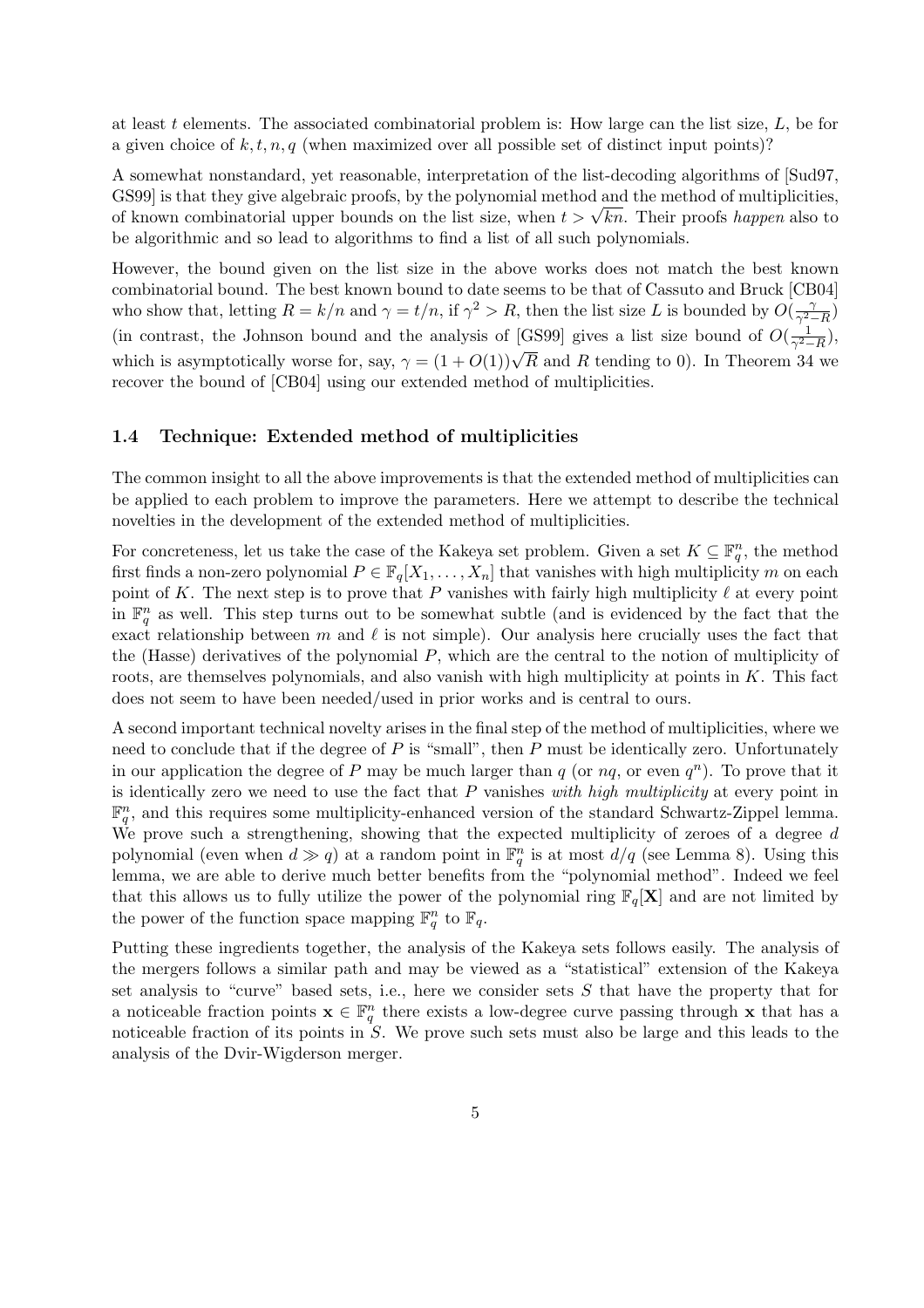Organization of this paper. In Section 2 we define the notion of the multiplicity of the roots of a polynomial, using the notion of the Hasse derivative. We present some basic facts about multiplicities and Hasse derivatives, and also present the multiplicity based version of the Schwartz-Zippel lemma. In Section 3 we present our lower bounds for Kakeya sets. In Section 4 we extend this analysis for "curves" and for "statistical" versions of the Kakeya property. This leads to our analysis of the Dvir-Wigderson merger in Section 5. We then show how to use our mergers to construct the novel extractors in Section 6. Finally, in Section 7, we include the algebraic proof of the list-size bounds for the list-decoding of Reed-Solomon codes.

Version history. This version of the paper adds a new section (Section 6) constructing extractors based on the mergers given in the previous version of this paper (dated 15 January 2009).

# 2 Preliminaries

In this section we formally define the notion of "mutliplicity of zeroes" along with the companion notion of the "Hasse derivative". We also describe basic properties of these notions, concluding with the proof of the "multiplicity-enhanced version" of the Schwartz-Zippel lemma.

### 2.1 Basic definitions

We start with some notation. We use [n] to denote the set  $\{1, \ldots, n\}$ . For a vector  $\mathbf{i} = \langle i_1, \ldots, i_n \rangle$ we start with some notation. We use  $[n]$  to denote the set  $\{1, \ldots,$ <br>of non-negative integers, its *weight*, denoted wt(**i**), equals  $\sum_{j=1}^{n} i_j$ .

Let F be any field, and  $\mathbb{F}_q$  denote the finite field of q elements. For  $\mathbf{X} = \langle X_1, \ldots, X_n \rangle$ , let  $\mathbb{F}[\mathbf{X}]$  be the ring of polynomials in  $X_1, \ldots, X_n$  with coefficients in F. For a polynomial  $P(\mathbf{X})$ , we let  $H_P(\mathbf{X})$ denote the homogeneous part of  $P(X)$  of highest total degree.

For a vector of non-negative integers  $\mathbf{i} = \langle i_1, \ldots, i_n \rangle$ , let  $\mathbf{X}^{\mathbf{i}}$  denote the monomial  $\prod_{j=1}^n X_j^{i_j} \in \mathbb{F}[\mathbf{X}]$ . Note that the (total) degree of this monomial equals wt(i). For *n*-tuples of non-negative integers i and j, we use the notation  $\overline{a}$  $\mathbf{r}$  $\overline{a}$  $\mathbf{r}$ 

$$
\binom{\mathbf{i}}{\mathbf{j}} = \prod_{k=1}^n \binom{i_k}{j_k}.
$$

Note that the coefficient of  $\mathbf{Z}^i \mathbf{W}^{r-i}$  in the expansion of  $(\mathbf{Z} + \mathbf{W})^r$  equals  $\binom{r}{i}$ i ¢ .

**Definition 2 ((Hasse) Derivative)** For  $P(X) \in \mathbb{F}[X]$  and non-negative vector i, the ith (Hasse) derivative of P, denoted  $P^{(i)}(\mathbf{X})$ , is the coefficient of  $\mathbf{Z}^i$  in the polynomial  $\tilde{P}(\mathbf{X},\mathbf{Z})\stackrel{\text{def}}{=}P(\mathbf{X}+\mathbf{Z})\in$  $F[X, Z]$ .

Thus,

$$
P(\mathbf{X} + \mathbf{Z}) = \sum_{\mathbf{i}} P^{(\mathbf{i})}(\mathbf{X}) \mathbf{Z}^{\mathbf{i}}.
$$
 (1)

We are now ready to define the notion of the (zero-)multiplicity of a polynomial at any given point.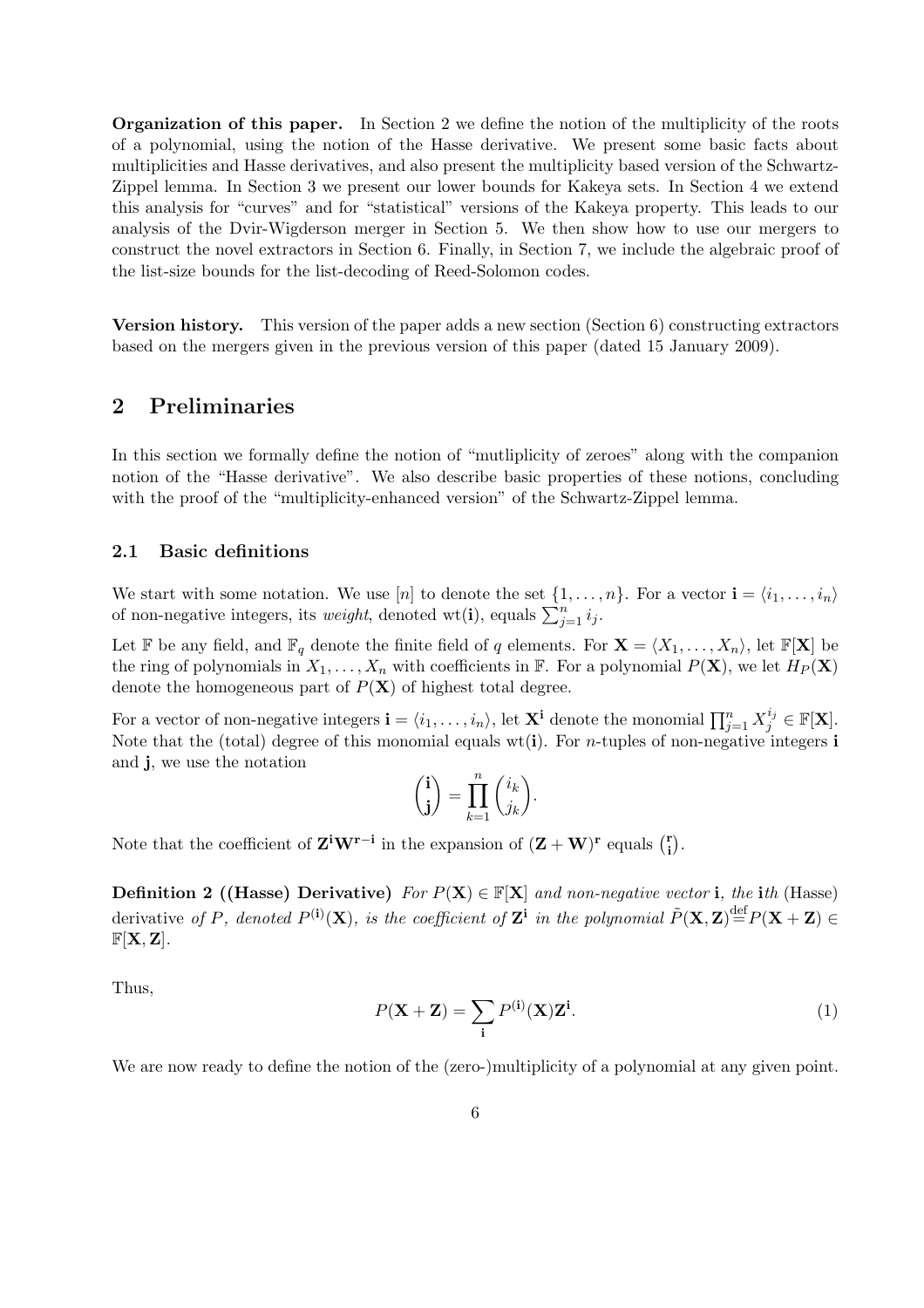**Definition 3 (Multiplicity)** For  $P(X) \in \mathbb{F}[X]$  and  $\mathbf{a} \in \mathbb{F}^n$ , the multiplicity of P at  $\mathbf{a} \in \mathbb{F}^n$ , denoted mult(P, a), is the largest integer M such that for every non-negative vector i with  $wt(i)$ M, we have  $P^{(i)}(a) = 0$  (if M may be taken arbitrarily large, we set mult $(P, a) = \infty$ ).

Note that  $mult(P, a) > 0$  for every a. Also,  $P(a) = 0$  if and only if  $mult(P, a) > 1$ .

The above notations and definitions also extend naturally to a tuple  $P(\mathbf{X}) = \langle P_1(\mathbf{X}), \ldots, P_m(\mathbf{X})\rangle$ of polynomials with  $P^{(i)} \in \mathbb{F}[\mathbf{X}]^m$  denoting the vector  $\langle (P_1)^{(i)}, \ldots, (P_m)^{(i)} \rangle$ . In particular, we define  $mult(P, \mathbf{a}) = min_{j \in [m]} \{mult(P_j, \mathbf{a})\}.$ 

The definition of multiplicity above is similar to the standard (analytic) definition of multiplicity with the difference that the standard partial derivative has been replaced by the Hasse derivative. The Hasse derivative is also a reasonably well-studied quantity (see, for example, [HKT08, pages 144-155]) and seems to have first appeared in the CS literature (without being explicitly referred to by this name) in the work of Guruswami and Sudan [GS99]. It typically behaves like the standard derivative, but with some key differences that make it more useful/informative over finite fields. For completeness we review basic properties of the Hasse derivative and multiplicity in the following subsections.

### 2.2 Properties of Hasse Derivatives

The following proposition lists basic properties of the Hasse derivatives. Parts (1)-(3) below are the same as for the analytic derivative, while Part (4) is not! Part (4) considers the derivatives of the derivatives of a polynomial and shows a different relationship than is standard for the analytic derivative. However crucial for our purposes is that it shows that the jth derivative of the ith derivative is zero if (though not necessarily only if) the  $(i + j)$ -th derivative is zero.

Proposition 4 (Basic Properties of Derivatives) Let  $P(X), Q(X) \in \mathbb{F}[X]^m$  and let i, j be vectors of nonnegative integers. Then:

- 1.  $P^{(i)}(\mathbf{X}) + Q^{(i)}(\mathbf{X}) = (P+Q)^{(i)}(\mathbf{X}).$
- 2. If P is homogeneous of degree d, then  $P^{(i)}$  is homogeneous of degree  $d \text{wt}(i)$ .
- 3.  $(H_P)^{(\mathbf{i})}(\mathbf{X}) = H_{P^{(\mathbf{i})}}(\mathbf{X})$

4. 
$$
(P^{(i)})^{(j)}(\mathbf{X}) = {^{i+j} \choose i} P^{(i+j)}(\mathbf{X}).
$$

#### Proof

Items 1 and 2 are easy to check, and item 3 follows immediately from them. For item 4, we expand  $P(X + Z + W)$  in two ways. First expand

$$
P(\mathbf{X} + (\mathbf{Z} + \mathbf{W})) = \sum_{\mathbf{k}} P^{(\mathbf{k})}(\mathbf{X})(\mathbf{Z} + \mathbf{W})^{\mathbf{k}}
$$
  
= 
$$
\sum_{\mathbf{k}} \sum_{\mathbf{i} + \mathbf{j} = \mathbf{k}} P^{(\mathbf{k})}(\mathbf{X}) {(\mathbf{k} \choose \mathbf{i}} \mathbf{Z}^{\mathbf{j}} \mathbf{W}^{\mathbf{i}}
$$
  
= 
$$
\sum_{\mathbf{i}, \mathbf{j}} P^{(\mathbf{i} + \mathbf{j})}(\mathbf{X}) {(\mathbf{i} + \mathbf{j} \choose \mathbf{i}} \mathbf{Z}^{\mathbf{j}} \mathbf{W}^{\mathbf{i}}.
$$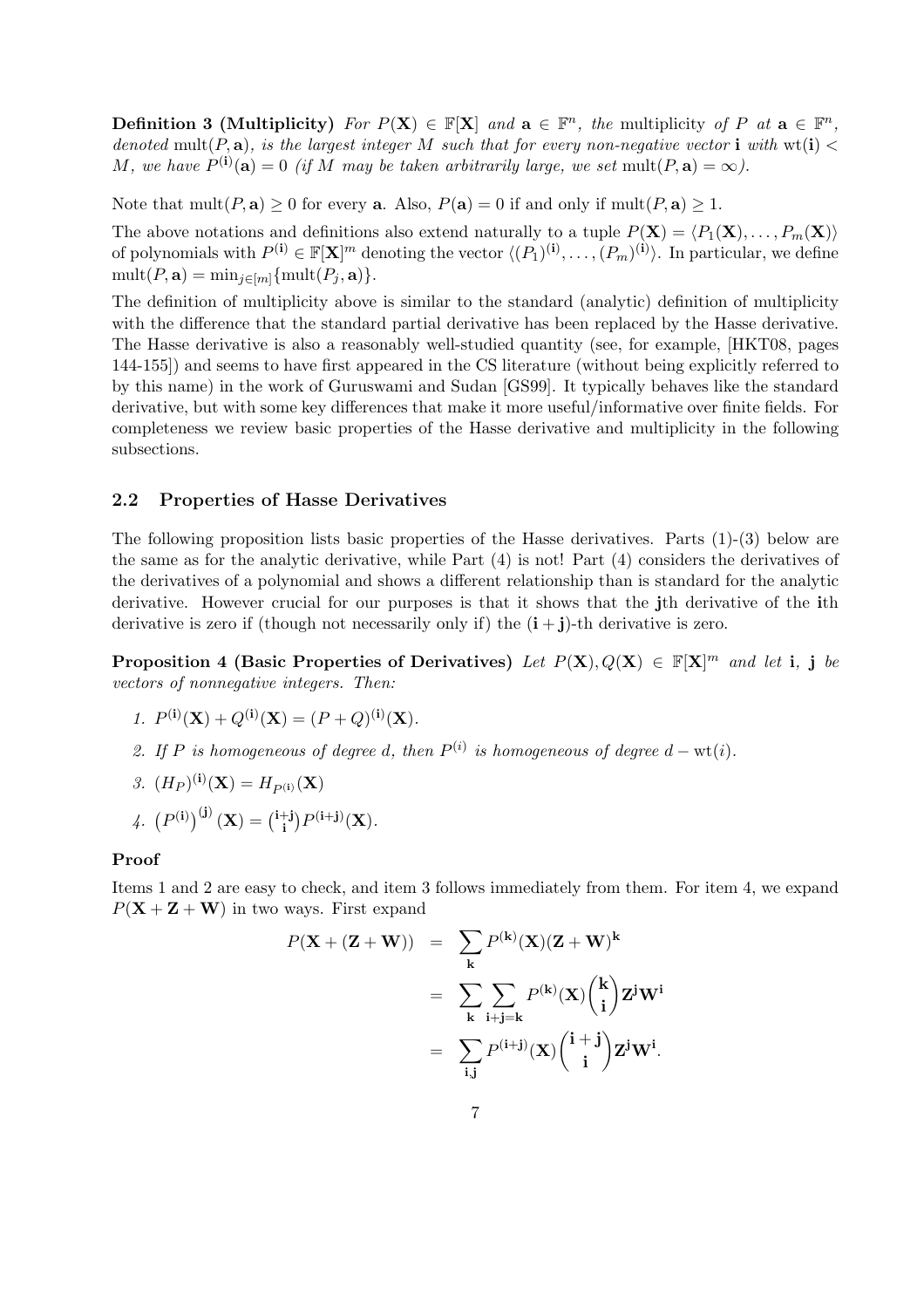On the other hand, we may write

$$
P((\mathbf{X} + \mathbf{Z}) + \mathbf{W}) = \sum_{\mathbf{i}} P^{(\mathbf{i})}(\mathbf{X} + \mathbf{Z})\mathbf{W}^{\mathbf{i}} = \sum_{\mathbf{i}} \sum_{\mathbf{j}} \left( P^{(\mathbf{i})} \right)^{(\mathbf{j})}(\mathbf{X})\mathbf{Z}^{\mathbf{j}}\mathbf{W}^{\mathbf{i}}.
$$

Comparing coefficients of  $Z^jW^i$  on both sides, we get the result.

### 2.3 Properties of Multiplicities

We now translate some of the properties of the Hasse derivative into properties of the multiplicities.

Lemma 5 (Basic Properties of multiplicities) If  $P(X) \in \mathbb{F}[X]$  and  $a \in \mathbb{F}^n$  are such that  $mult(P, \mathbf{a}) = m$ , then  $mult(P^{(\mathbf{i})}, \mathbf{a}) \geq m - wt(\mathbf{i}).$ 

**Proof** By assumption, for any **k** with  $wt(k) < m$ , we have  $P^{(k)}(a) = 0$ . Now take any **j Froot** by assumption, for any **K** with  $W(k) < m$ , we have  $F^{\vee}(a) = 0$ .<br>such that  $wt(j) < m - wt(i)$ . By item 3 of Proposition 4,  $(P^{(i)})^{(j)}(a) = {^{i+j}}$ .  $j^{\dagger}$  $P^{(\mathbf{i}+\mathbf{j})}(\mathbf{a})$ . Since  $\text{wt}(\mathbf{i} + \mathbf{j}) = \text{wt}(\mathbf{i}) + \text{wt}(\mathbf{j}) < m$ , we deduce that  $(P^{(\mathbf{i})})^{(\mathbf{j})}(\mathbf{a}) = 0$ . Thus  $\text{mult}(P^{(\mathbf{i})}, \mathbf{a}) \geq m - \text{wt}(\mathbf{i})$ .

We now discuss the behavior of multiplicities under composition of polynomial tuples. Let  $X =$  $(X_1, \ldots, X_n)$  and  $\mathbf{Y} = (Y_1, \ldots, Y_\ell)$  be formal variables. Let  $P(\mathbf{X}) = (P_1(\mathbf{X}), \ldots, P_m(\mathbf{X})) \in \mathbb{F}[\mathbf{X}]^m$ and  $Q(\mathbf{Y}) = (Q_1(Y), \ldots, Q_n(Y)) \in \mathbb{F}[\mathbf{Y}]^n$ . We define the composition polynomial  $P \circ Q(\mathbf{Y}) \in$  $\mathbb{F}[Y]^m$  to be the polynomial  $P(Q_1(Y), \ldots, Q_n(Y))$ . In this situation we have the following proposition.

**Proposition 6** Let  $P(X), Q(Y)$  be as above. Then for any  $\mathbf{a} \in \mathbb{F}^{\ell}$ ,

 $\overline{1}$ 

$$
\text{mult}(P \circ Q, \mathbf{a}) \ge \text{mult}(P, Q(\mathbf{a})) \cdot \text{mult}(Q - Q(\mathbf{a}), \mathbf{a}).
$$

In particular, since mult $(Q - Q(\mathbf{a}), \mathbf{a}) \geq 1$ , we have mult $(P \circ Q, \mathbf{a}) \geq \text{mult}(P, Q(\mathbf{a})).$ 

**Proof** Let  $m_1 = \text{mult}(P, Q(\mathbf{a}))$  and  $m_2 = \text{mult}(Q - Q(\mathbf{a}), \mathbf{a})$ . Clearly  $m_2 > 0$ . If  $m_1 = 0$  the result is obvious. Now assume  $m_1 > 0$  (so that  $P(Q(\mathbf{a})) = 0$ ).

 $\mathbf{r}$ 

$$
P(Q(\mathbf{a} + \mathbf{Z})) = P\left(Q(\mathbf{a}) + \sum_{\mathbf{i}\neq 0} Q^{(\mathbf{i})}(\mathbf{a})\mathbf{Z}^{\mathbf{i}}\right)
$$
  
\n
$$
= P\left(Q(\mathbf{a}) + \sum_{\text{wt}(\mathbf{i}) \geq m_2} Q^{(\mathbf{i})}(\mathbf{a})\mathbf{Z}^{\mathbf{i}}\right) \qquad \text{since } \text{mult}(Q - Q(\mathbf{a}), \mathbf{a}) = m_2 > 0
$$
  
\n
$$
= P(Q(\mathbf{a}) + h(\mathbf{Z})) \qquad \text{where } h(\mathbf{Z}) = \sum_{\text{wt}(\mathbf{i}) \geq m_2} Q^{(\mathbf{i})}(\mathbf{a})\mathbf{Z}^{\mathbf{i}}
$$
  
\n
$$
= P(Q(\mathbf{a})) + \sum_{\mathbf{j}\neq 0} P^{(\mathbf{j})}(Q(\mathbf{a}))h(\mathbf{Z})^{\mathbf{j}}
$$
  
\n
$$
= \sum_{\text{wt}(\mathbf{j}) \geq m_1} P^{(\mathbf{j})}(Q(\mathbf{a}))h(\mathbf{Z})^{\mathbf{j}} \qquad \text{since } \text{mult}(P, Q(\mathbf{a})) = m_1 > 0
$$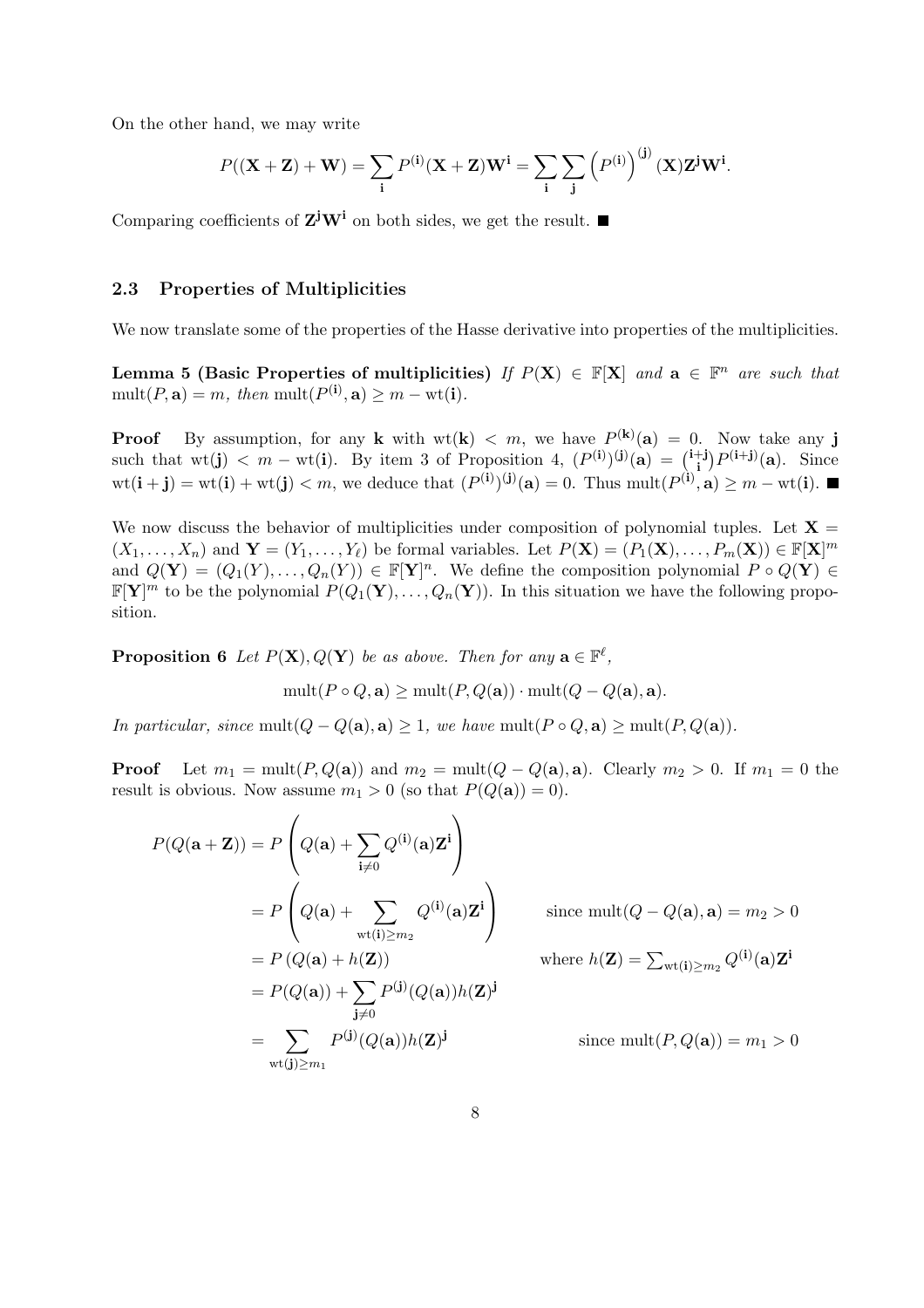Thus, since each monomial  $\mathbf{Z}^i$  appearing in h has wt(i)  $\geq m_2$ , and each occurrence of  $h(\mathbf{Z})$  in  $P(Q(\mathbf{a} + \mathbf{Z}))$  is raised to the power j, with  $wt(j) \geq m_1$ , we conclude that  $P(Q(\mathbf{a} + \mathbf{Z}))$  is of the  $F(Q(\mathbf{a}+\mathbf{z}))$  is raised to the power **j**, with  $W(\mathbf{J}) \geq m_1$ , we conclude that  $F(Q(\mathbf{a}+\mathbf{z}))$  is of the form  $\sum_{\text{wt}(\mathbf{k}) \geq m_1 \cdot m_2} c_{\mathbf{k}} \mathbf{Z}^{\mathbf{k}}$ . This shows that  $(P \circ Q)^{(\mathbf{k})}(\mathbf{a}) = 0$  for each **k** with the result follows.

**Corollary 7** Let  $P(X) \in \mathbb{F}[X]$  where  $X = (X_1, \ldots, X_n)$ . Let  $a, b \in \mathbb{F}^n$ . Let  $P_{a,b}(T)$  be the polynomial  $P(\mathbf{a} + T \cdot \mathbf{b}) \in \mathbb{F}[T]$ . Then for any  $t \in \mathbb{F}$ ,

$$
\text{mult}(P_{\mathbf{a},\mathbf{b}},t) \ge \text{mult}(P,\mathbf{a}+t\cdot\mathbf{b}).
$$

**Proof** Let  $Q(T) = \mathbf{a} + T\mathbf{b} \in \mathbb{F}[T]^n$ . Applying the previous proposition to  $P(\mathbf{X})$  and  $Q(T)$ , we get the desired claim.

#### 2.4 Strengthening of the Schwartz-Zippel Lemma

We are now ready to state and prove the strengthening of the Schwartz-Zippel lemma. In the standard form this lemma states that the probability that  $P(a) = 0$  when a is drawn uniformly at random from  $S^n$  is at most  $d/|S|$ , where P is a non-zero degree d polynomial and  $S \subseteq \mathbb{F}$  is a finite set. Using  $\min\{1, \text{mult}(P, \mathbf{a})\}$  as the indicator variable that is 1 if  $P(\mathbf{a}) = 0$ , this lemma can hinte set. Using  $\lim_{\mathbf{a}\in S^n} \min\{1, \text{mult}(P, \mathbf{a})\}$  as the indicator variable that is 1 if  $F(\mathbf{a}) = 0$ , this lemma can<br>be restated as saying  $\sum_{\mathbf{a}\in S^n} \min\{1, \text{mult}(P, \mathbf{a})\} \leq d \cdot |S|^{n-1}$ . Our version below strengt lemma by replacing  $\min\{1, \text{mult}(P, \mathbf{a})\}$  with  $\text{mult}(P, \mathbf{a})$  in this inequality.

**Lemma 8** Let  $P \in \mathbb{F}[\mathbf{X}]$  be a nonzero polynomial of total degree at most d. Then for any finite  $S \subseteq \mathbb{F}$ ,

$$
\sum_{\mathbf{a}\in S^n} \text{mult}(P,\mathbf{a}) \leq d \cdot |S|^{n-1}
$$

**Proof** We prove it by induction on  $n$ .

For the base case when  $n = 1$ , we first show that if  $mult(P, a) = m$  then  $(X - a)^m$  divides  $P(X)$ . For the base case when  $n = 1$ , we first show that if  $\text{multiplicity}$ ,  $a_j = m$  then  $(X - a_j)$  divides  $F(X)$ .<br>To see this, note that by definition of multiplicity, we have that  $P(a + Z) = \sum_i P^{(i)}(a)Z^i$  and  $P^{(i)}(a) = 0$  for all  $i < m$ . We conclude that  $Z^m$  divides  $P(a+Z)$ , and thus  $(X-a)^m$  divides  $P(X)$ . If  $\{u \in \mathbb{R}^n : \forall u \in \mathbb{R}^n : \mathbb{R}^n \leq \mathbb{R}^n : \forall u \in \mathbb{R}^n \leq \mathbb{R}^n \}$  at most the degree of P.

Now suppose  $n > 1$ . Let

$$
P(X_1, ..., X_n) = \sum_{j=0}^{t} P_j(X_1, ..., X_{n-1}) X_n^j,
$$

where  $0 \le t \le d$ ,  $P_t(X_1, \ldots, X_{n-1}) \ne 0$  and  $\deg(P_i) \le d - j$ . For any  $a_1, ..., a_{n-1} \in S$ , let  $m_{a_1,...,a_{n-1}} = \text{mult}(P_t, (a_1,..., a_{n-1}))$ . We will show that

$$
\sum_{a_n \in S} \text{mult}(P, (a_1, \dots, a_n)) \le m_{a_1, \dots, a_{n-1}} \cdot |S| + t. \tag{2}
$$

.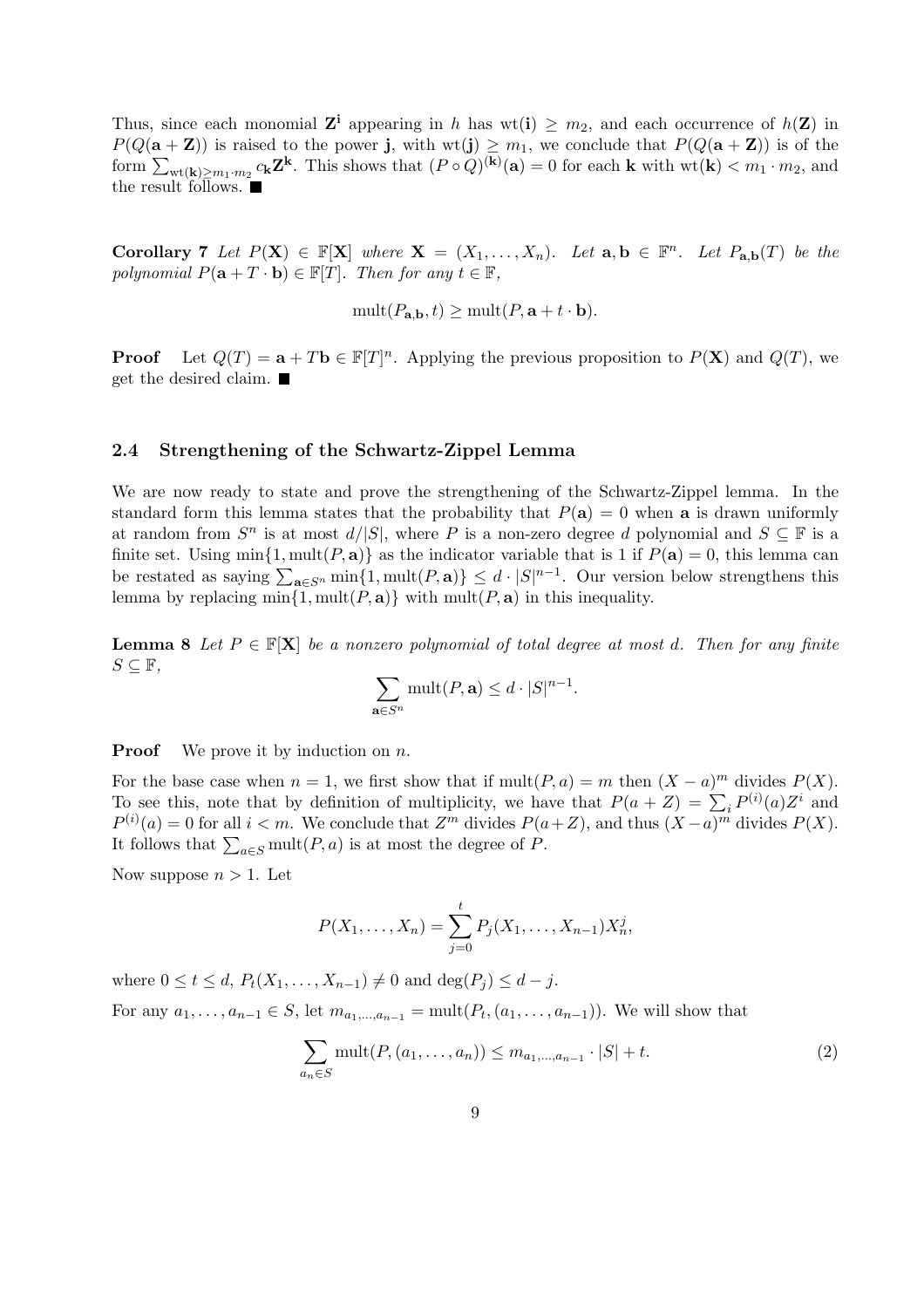Given this, we may then bound

$$
\sum_{a_1,\dots,a_n\in S} \text{mult}(P,(a_1,\dots,a_n)) \leq \sum_{a_1,\dots,a_{n-1}\in S} m_{a_1,\dots,a_{n-1}} \cdot |S| + |S|^{n-1} \cdot t.
$$

By the induction hypothesis applied to  $P_t$ , we know that

$$
\sum_{a_1,\dots,a_{n-1}\in S} m_{a_1,\dots,a_{n-1}} \leq \deg(P_t) \cdot |S|^{n-2} \leq (d-t) \cdot |S|^{n-2}.
$$

This implies the result.

We now prove Equation (2). Fix  $a_1, \ldots, a_{n-1} \in S$  and let  $\mathbf{i} = (i_1, \ldots, i_{n-1})$  be such that wt(i) =  $m_{a_1,...,a_{n-1}}$  and  $P_t^{(i)}$  $t^{(1)}(X_1,\ldots,X_{n-1})\neq 0$ . Letting  $(i,0)$  denote the vector  $(i_1,\ldots,i_{n-1},0)$ , we note that

$$
P^{(i,0)}(X_1,\ldots,X_n) = \sum_{j=0}^t P_j^{(i)}(X_1,\ldots,X_{n-1})X_n^j,
$$

and hence  $P^{(i,0)}$  is a nonzero polynomial.

Now by Lemma 5 and Corollary 7, we know that

$$
\text{mult}(P(X_1, \ldots, X_n), (a_1, \ldots, a_n)) \leq \text{wt}(\mathbf{i}, 0) + \text{mult}(P^{(\mathbf{i}, 0)}(X_1, \ldots, X_n), (a_1, \ldots, a_n))
$$
  

$$
\leq m_{a_1, \ldots, a_{n-1}} + \text{mult}(P^{(\mathbf{i}, 0)}(a_1, \ldots, a_{n-1}, X_n), a_n).
$$

Summing this up over all  $a_n \in S$ , and applying the  $n = 1$  case of this lemma to the nonzero univariate degree-t polynomial  $P^{(i,0)}(a_1,\ldots,a_{n-1},X_n)$ , we get Equation (2). This completes the proof of the lemma.

The following corollary simply states the above lemma in contrapositive form, with  $S = \mathbb{F}_q$ .

**Corollary 9** Let  $P \in \mathbb{F}_q[X]$  be a polynomial of total degree at most d. If  $\sum_{\mathbf{a} \in \mathbb{F}_q^n} \text{mult}(P, \mathbf{a}) >$  $d \cdot q^{n-1}$ , then  $P(\mathbf{X}) = 0$ .

# 3 A lower bound on the size of Kakeya sets

We now give a lower bound on the size of Kakeya sets in  $\mathbb{F}_q^n$ . We implement the plan described in Section 1. Specifically, in Proposition 10 we show that we can find a somewhat low degree non-zero polynomial that vanishes with high multiplicity on any given Kakeya set, where the degree of the polynomial grows with the size of the set. Next, in Claim 12 we show that the homogenous part of this polynomial vanishes with fairly high multiplicity everywhere in  $\mathbb{F}_q^n$ . Using the strengthened Schwartz-Zippel lemma, we conclude that the homogenous polynomial is identically zero if the Kakeya set is too small, leading to the desired contradiction. The resulting lower bound (slightly stronger than Theorem 1) is given in Theorem 11.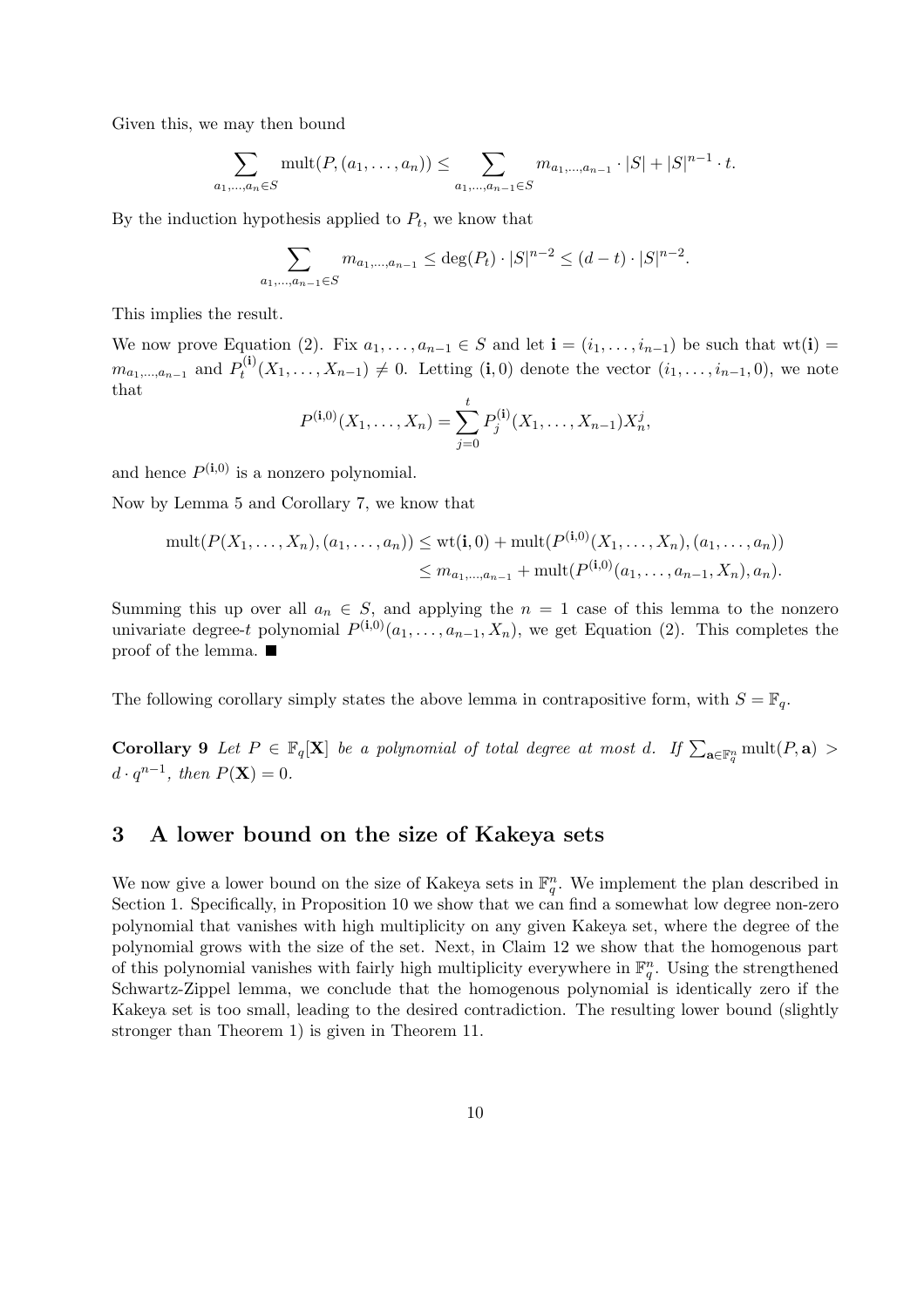**Proposition 10** Given a set  $K \subseteq \mathbb{F}^n$  and non-negative integers m, d such that

$$
\binom{m+n-1}{n}\cdot |K|<\binom{d+n}{n},
$$

there exists a non-zero polynomial  $P = P_{m,K} \in \mathbb{F}[\mathbf{X}]$  of total degree at most d such that mult $(P, \mathbf{a}) \geq$ m for every  $\mathbf{a} \in K$ .

**Proof** The number of possible monomials in P is  $\binom{d+n}{n}$ n ). Hence there are  $\binom{d+n}{n}$ n ¢ degrees of freedom in the choice for the coefficients for these monomials. For a given point **a**, the condition that mult(P, a)  $\geq m$  imposes  $\binom{m+n-1}{n}$  homogeneous linear constraints on the coefficients of P. Since the total number of (homogeneous) linear constraints is  $\binom{m+n-1}{n} \cdot |K|$ , which is strictly less than the number of unknowns, there is a nontrivial solution.

**Theorem 11** If  $K \subseteq \mathbb{F}_q^n$  is a Kakeya set, then  $|K| \geq \left(\frac{q}{2-1}\right)$  $2 - 1/q$  $\big)^n$ .

**Proof** Let  $\ell$  be a large multiple of q and let

$$
m = 2\ell - \ell/q
$$

$$
d = \ell q - 1.
$$

These three parameters  $(\ell, m \text{ and } d)$  will be used as follows: d will be the bound on the degree of a polynomial P which vanishes on K, m will be the multiplicity of the zeros of P on K and  $\ell$  will be the multiplicity of the zeros of the homogenous part of  $P$  which we will deduce by restricting  $P$ to lines passing through  $K$ .

Note that by the choices above we have  $d < \ell q$  and  $(m - \ell)q > d - \ell$ . We prove below later that

$$
|K| \ge \frac{\binom{d+n}{n}}{\binom{m+n-1}{n}} \ge \alpha^n
$$

where  $\alpha \to \frac{q}{2-1/q}$  as  $\ell \to \infty$ .

Assume for contradiction that  $|K| < \frac{\binom{d+n}{n}}{\binom{n}{m+n-1}}$  $\frac{\binom{n}{m+n-1}}{n}$ . Then, by Proposition 10 there exists a non-zero polynomial  $P(X) \in \mathbb{F}[X]$  of total degree exactly  $d^*$ , where  $d^* \leq d$ , such that  $mult(P, x) \geq m$  for every  $\mathbf{x} \in K$ . Note that  $d^* \geq \ell$  since  $d^* \geq m$  (since P is nonzero and vanishes to multiplicity  $\geq m$ at some point), and  $m \geq \ell$  by choice of m. Let  $H_P(\mathbf{X})$  be the homogeneous part of  $P(\mathbf{X})$  of degree d<sup>\*</sup>. Note that  $H_P(\mathbf{X})$  is nonzero. The following claim shows that  $H_P$  vanishes to multiplicity  $\ell$  at each point of  $\mathbb{F}_q^n$ .

Claim 12 For each  $\mathbf{b} \in \mathbb{F}_q^n$ .

$$
\text{mult}(H_P, \mathbf{b}) \ge \ell.
$$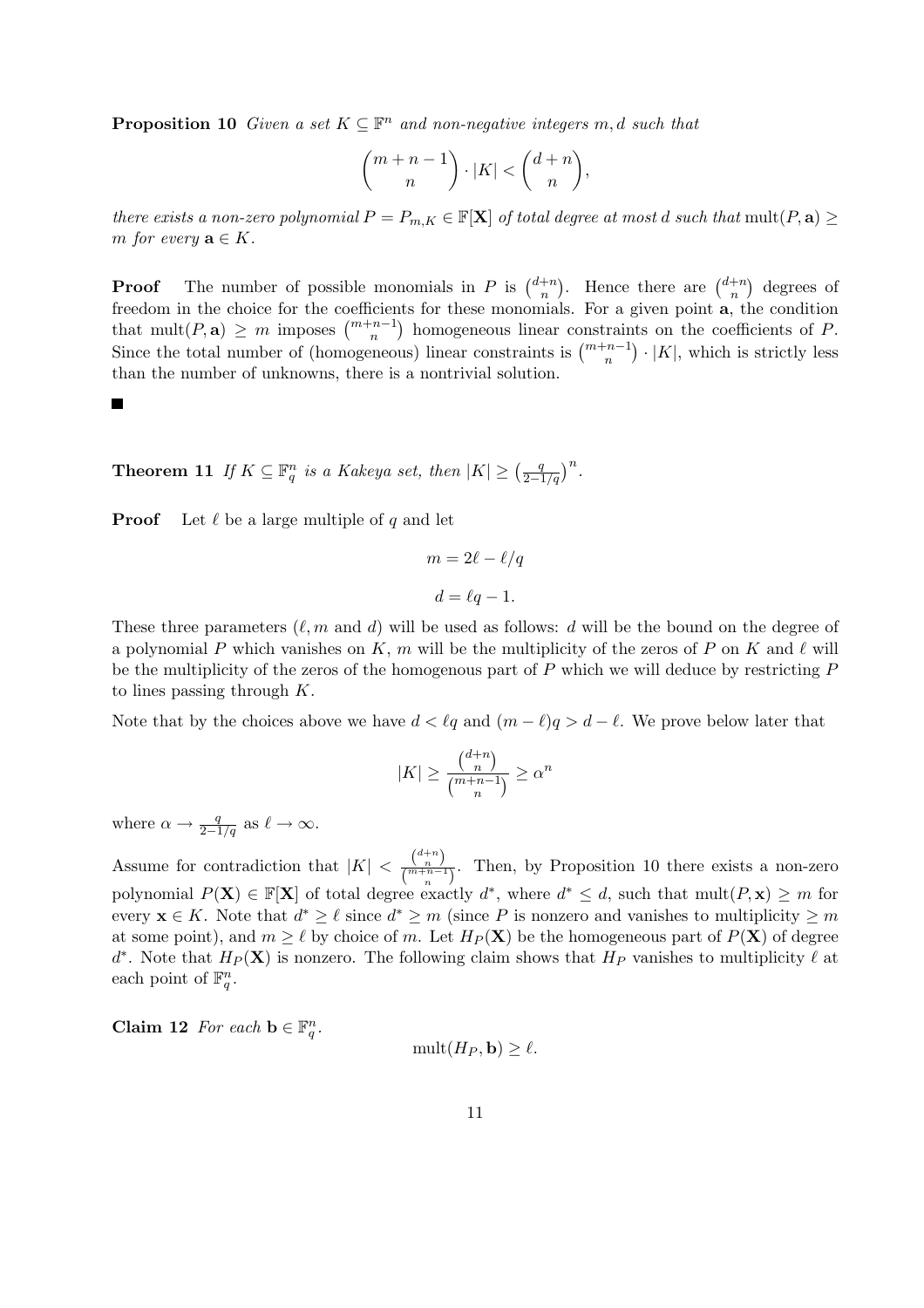**Proof** Fix i with  $wt(i) = w \leq \ell - 1$ . Let  $Q(X) = P^{(i)}(X)$ . Let d' be the degree of the polynomial  $Q(\mathbf{X})$ , and note that  $d' \leq d^* - w$ .

Let  $\mathbf{a} = \mathbf{a}(\mathbf{b})$  be such that  $\{\mathbf{a}+t\mathbf{b}|t \in \mathbb{F}_q\} \subset K$ . Then for all  $t \in \mathbb{F}_q$ , by Lemma 5, mult $(Q, \mathbf{a}+t\mathbf{b}) \ge$  $m - w$ . Since  $w \leq \ell - 1$  and  $(m - \ell) \cdot q > d^* - \ell$ , we get that  $(m - w) \cdot q > d^* - w$ .

Let  $Q_{\mathbf{a},\mathbf{b}}(T)$  be the polynomial  $Q(\mathbf{a} + T\mathbf{b}) \in \mathbb{F}_q[T]$ . Then  $Q_{\mathbf{a},\mathbf{b}}(T)$  is a univariate polynomial of degree at most d', and by Corollary 7, it vanishes at each point of  $\mathbb{F}_q$  with multiplicity  $m-w$ . Since

$$
(m - w) \cdot q > d^* - w \ge \deg(Q_{\mathbf{a},\mathbf{b}}(T)),
$$

we conclude that  $Q_{a,b}(T) = 0$ . Hence the coefficient of  $T^{d'}$  in  $Q_{a,b}(T)$  is 0. Let  $H_Q$  be the homogenous component of Q of highest degree. Observe that the coefficient of  $T^{d'}$  in  $Q_{\mathbf{a},\mathbf{b}}(T)$  is  $H_O(\mathbf{b})$ . Hence  $H_O(\mathbf{b}) = 0$ .

However  $H_Q(\mathbf{X}) = (H_P)^{(\mathbf{i})}(\mathbf{X})$  (by item 2 of Proposition 4). Hence  $(H_P)^{(\mathbf{i})}(\mathbf{b}) = 0$ . Since this is true for all **i** of weight at most  $\ell - 1$ , we conclude that mult $(H_P, \mathbf{b}) \geq \ell$ .

Applying Corollary 9, and noting that  $\ell q^n > d^*q^{n-1}$ , we conclude that  $H_P(\mathbf{X}) = 0$ . This contradicts the fact that  $P(X)$  is a nonzero polynomial.

Hence,

$$
|K| \ge \frac{\binom{d+n}{n}}{\binom{m+n-1}{n}}
$$

Now, by our choice of  $d$  and  $m$ ,

$$
\frac{\binom{d+n}{n}}{\binom{m+n-1}{n}}=\frac{\binom{\ell q-1+n}{n}}{\binom{2\ell-\ell/q+n-1}{n}}=\frac{\prod_{i=1}^n(\ell q-1+i)}{\prod_{i=1}^n\left(2\ell-\ell/q-1+i\right)}
$$

Since this is true for all  $\ell$  such that  $\ell$  is a multiple of q, we get that

$$
|K|\geq \lim_{\ell\to\infty}\prod_{i=1}^n\left(\frac{q-1/l+i/l}{2-1/q-1/l+i/l}\right)=\left(\frac{q}{2-1/q}\right)^n
$$

# 4 Statistical Kakeya for curves

Next we extend the results of the previous section to a form conducive to analyze the mergers of Dvir and Wigderson [DW08]. The extension changes two aspects of the consideration in Kakeya sets, that we refer to as "statistical" and "curves". We describe these terms below.

In the setting of Kakeya sets we were given a set K such that for *every* direction, there was a line in that direction such that *every* point on the line was contained in  $K$ . In the *statistical* setting we replace both occurrences of the "every" quantifier with a weaker "for many" quantifier. So we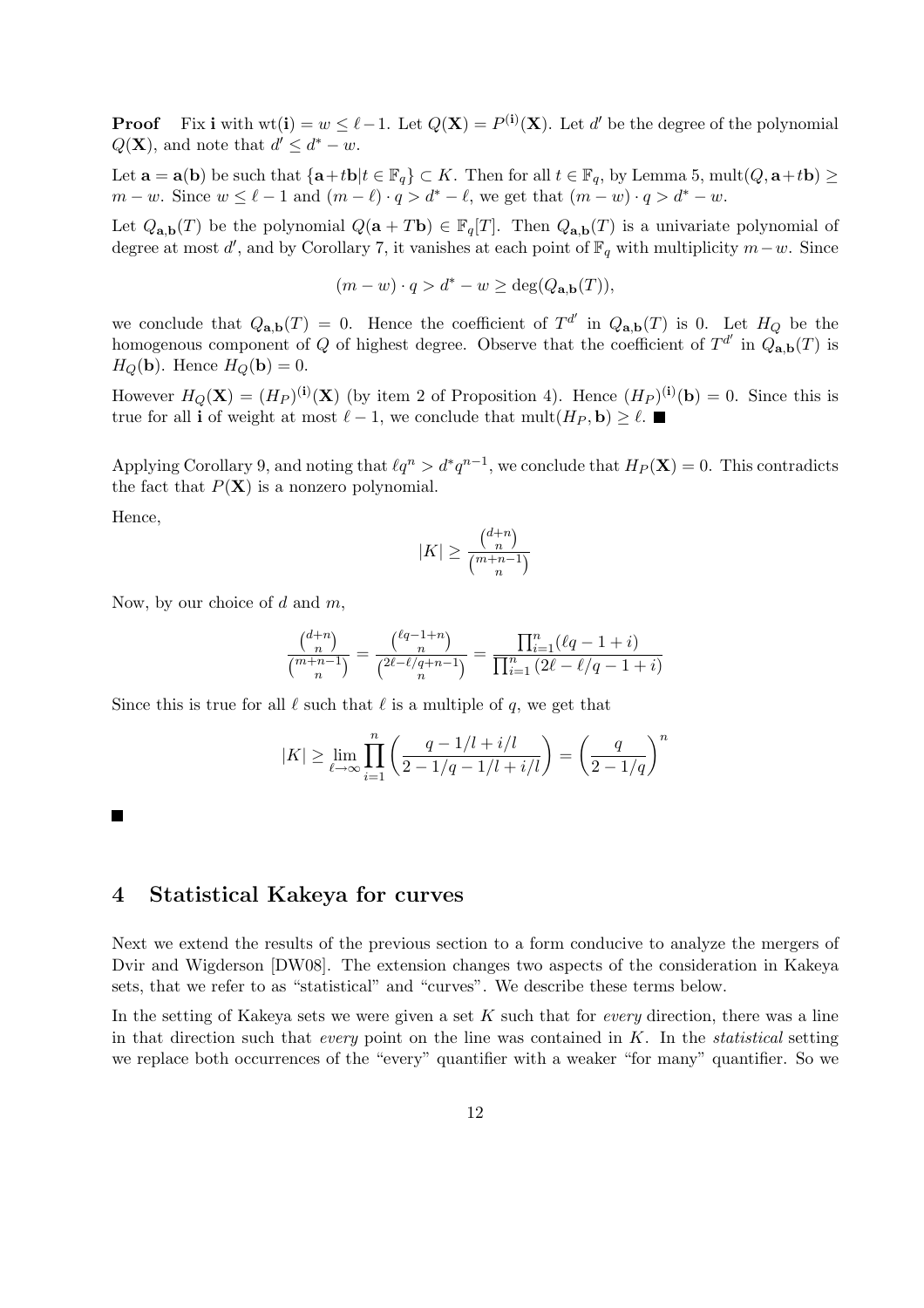consider sets that satisfy the condition that for many directions, there exists a line in that direction intersecting  $K$  in many points.

A second change we make is that we now consider curves of higher degree and not just lines. We also do not consider curves in various directions, but rather curves passing through a given set of special points. We start with formalizing the terms "curves", "degree" and "passing through a given point".

A curve of degree  $\Lambda$  in  $\mathbb{F}_q^n$  is a tuple of polynomials  $C(X) = (C_1(X), \ldots, C_n(X)) \in \mathbb{F}_q[X]^n$  such that  $\max_{i \in [n]} \deg(C_i(X)) = \Lambda$ . A curve C naturally defines a map from  $\mathbb{F}_q$  to  $\mathbb{F}_q^n$ . For  $\mathbf{x} \in \mathbb{F}_q^n$ , we say that a curve C passes through x if there is a  $t \in \mathbb{F}_q$  such that  $C(t) = \mathbf{x}$ .

We now state and prove our statistical version of the Kakeya theorem for curves.

Theorem 13 (Statistical Kakeya for curves) Let  $\lambda > 0, \eta > 0$ . Let  $\Lambda > 0$  be an integer such that  $\eta q > \Lambda$ . Let  $S \subseteq \mathbb{F}_q^n$  be such that  $|S| = \lambda q^n$ . Let  $K \subseteq \mathbb{F}_q^n$  be such that for each  $\mathbf{x} \in S$ , there exists a curve  $C_x$  of degree at most  $\Lambda$  that passes through x, and intersects K in at least  $\eta q$  points. Then,  $\overline{1}$  $\mathbf{r}$ 

$$
|K| \ge \left(\frac{\lambda q}{\Lambda \left(\frac{\lambda q - 1}{\eta q}\right) + 1}\right)^n
$$

.

In particular, if  $\lambda \geq \eta$  we get that  $|K| \geq \left(\frac{\eta q}{\lambda + 1}\right)$  $\frac{\eta q}{\Lambda+1}\right)^n$ .

Observe that when  $\lambda = \eta = 1$ , and  $\Lambda = 1$ , we get the same bound as that for Kakeya sets as obtained in Theorem 11.

**Proof** Let  $\ell$  be a large integer and let

$$
d = \lambda \ell q - 1
$$

$$
m = \Lambda \frac{\lambda \ell q - 1 - (\ell - 1)}{\eta q} + \ell.
$$

By our choice of m and d, we have  $\eta q(m - (\ell - 1)) > \Lambda (d - (\ell - 1))$ . Since  $\eta q > \Lambda$ , we have that for all w such that  $0 \le w \le \ell - 1$ ,  $\eta q(m - w) > \Lambda(d - w)$ . Just as in the proof of Theorem 11, we will prove that ¡ ¢

$$
|K| \ge \frac{\binom{d+n}{n}}{\binom{m+n-1}{n}} \ge \alpha^n
$$

where  $\alpha \rightarrow \frac{\lambda q}{\Lambda(\frac{\lambda q-1}{\lambda q})}$  $\frac{\lambda q}{\left(\frac{\lambda q-1}{\eta q}\right)+1}$  as  $\ell \to \infty$ .

If possible, let  $|K| < \frac{\binom{d+n}{n}}{\binom{m+n}{n}}$  $\frac{\binom{n}{m+n-1}}{n}$ . As before, by Proposition 10 there exists a non-zero polynomial  $P(X) \in \mathbb{F}_q[X]$  of total degree  $d^*$ , where  $d^* \leq d$ , such that  $mult(P, a) \geq m$  for every  $a \in K$ . We will deduce that in fact P must vanish on all points in S with multiplicity  $\ell$ . We will then get the desired contradiction from Corollary 9.

Claim 14 For each  $x_0 \in S$ ,

$$
\operatorname{mult}(P, \mathbf{x}_0) \ge \ell.
$$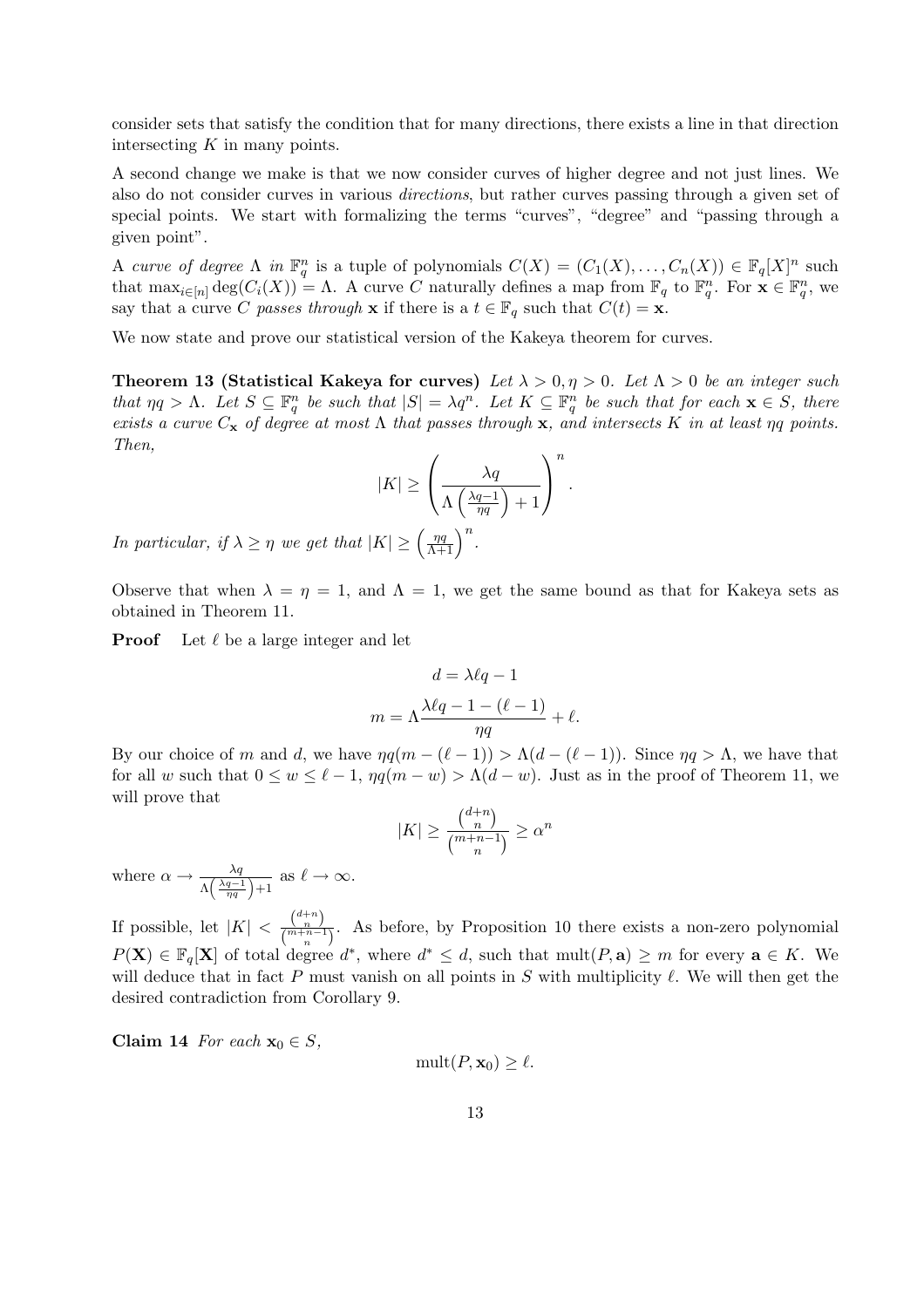**Proof** Fix any **i** with  $wt(i) = w \leq \ell - 1$ . Let  $Q(X) = P^{(i)}(X)$ . Note that  $Q(X)$  is a polynomial of degree at most  $d^* - w$ . By Lemma 5, for all points  $\mathbf{a} \in K$ , mult $(Q, \mathbf{a}) \geq m - w$ .

Let  $C_{\mathbf{x}_0}$  be the curve of degree  $\Lambda$  through  $\mathbf{x}_0$ , that intersects K in at least  $\eta q$  points. Let  $t_0 \in \mathbb{F}_q$ be such that  $C_{\mathbf{x}_0}(t_0) = \mathbf{x}_0$ . Let  $Q_{\mathbf{x}_0}(T)$  be the polynomial  $Q \circ C_{\mathbf{x}_0}(T) \in \mathbb{F}_q[T]$ . Then  $Q_{\mathbf{x}_0}(T)$  is a univariate polynomial of degree at most  $\Lambda(d^* - w)$ . By Corollary 7, for all points  $t \in \mathbb{F}_q$  such that  $C_{\mathbf{x}_0}(t) \in K$ ,  $Q_{\mathbf{x}_0}(T)$  vanishes at t with multiplicity  $m - w$ . Since the number of such points t is at least  $\eta q$ , we get that  $Q_{\mathbf{x}_0}(T)$  has at least  $\eta q(m-w)$  zeros (counted with multiplicity). However, by our choice of parameters, we know that

$$
\eta q(m - w) > \Lambda(d - w) \ge \Lambda(d^* - w) \ge \deg(Q_{\mathbf{x}_0}(T)).
$$

Since the degree of  $Q_{\mathbf{x}_0}(T)$  is strictly less than the number of its zeros,  $Q_{\mathbf{x}_0}(T)$  must be identically zero. Thus we get  $Q_{\mathbf{x}_0}(t_0) = Q(C_{\mathbf{x}_0}(t_0)) = Q(\mathbf{x}_0) = 0$  Hence  $P^{(\mathbf{i})}(\mathbf{x}_0) = 0$ . Since this is true for all **i** with wt(**i**) ≤  $\ell$  − 1, we conclude that mult(P, **x**<sub>0</sub>) ≥  $\ell$ . ■

Thus P vanishes at every point in S with multiplicity  $\ell$ . As  $P(X)$  is a non-zero polynomial, Corollary 9 implies that  $\ell |S| \leq d^* q^{n-1}$ . Hence  $\ell \lambda q^n \leq dq^{n-1}$ , which contradicts the choice of d.

Thus  $|K| \geq \frac{\binom{d+n}{n}}{\binom{m+n-1}{n}}$  $\frac{\binom{n}{n}}{\binom{m+n-1}{n}}$ . By choice of d and m,

$$
|K| \ge \frac{\binom{\lambda \ell q - 1 + n}{n}}{\binom{\Lambda \frac{\lambda \ell q - 1 - (\ell - 1)}{\eta q} + \ell + n - 1}{n}}.
$$

Picking  $\ell$  arbitrarily large, we conclude that

$$
|K| \geq \lim_{\ell \to \infty} \frac{\binom{\lambda \ell q - 1 + n}{n}}{\binom{\Lambda \frac{\lambda \ell q - 1 - (\ell - 1)}{\eta q} + \ell + n - 1}{n}} = \lim_{\ell \to \infty} \left( \frac{\ell \lambda q - 1}{\ell \Lambda \left( \frac{\lambda q - 1}{\eta q} \right) + \ell} \right)^n = \left( \frac{\lambda q}{\Lambda \left( \frac{\lambda q - 1}{\eta q} \right) + 1} \right)^n.
$$

# 5 Improved Mergers

 $\blacksquare$ 

In this section we state and prove our main result on randomness mergers.

### 5.1 Definitions and Theorem Statement

We start by recalling some basic quantities associated with random variables. The statistical distance between two random variables X and Y taking values from a finite domain  $\Omega$  is defined as

$$
\max_{S \subseteq \Omega} |\mathbf{Pr}[X \in S] - \mathbf{Pr}[Y \in S]|.
$$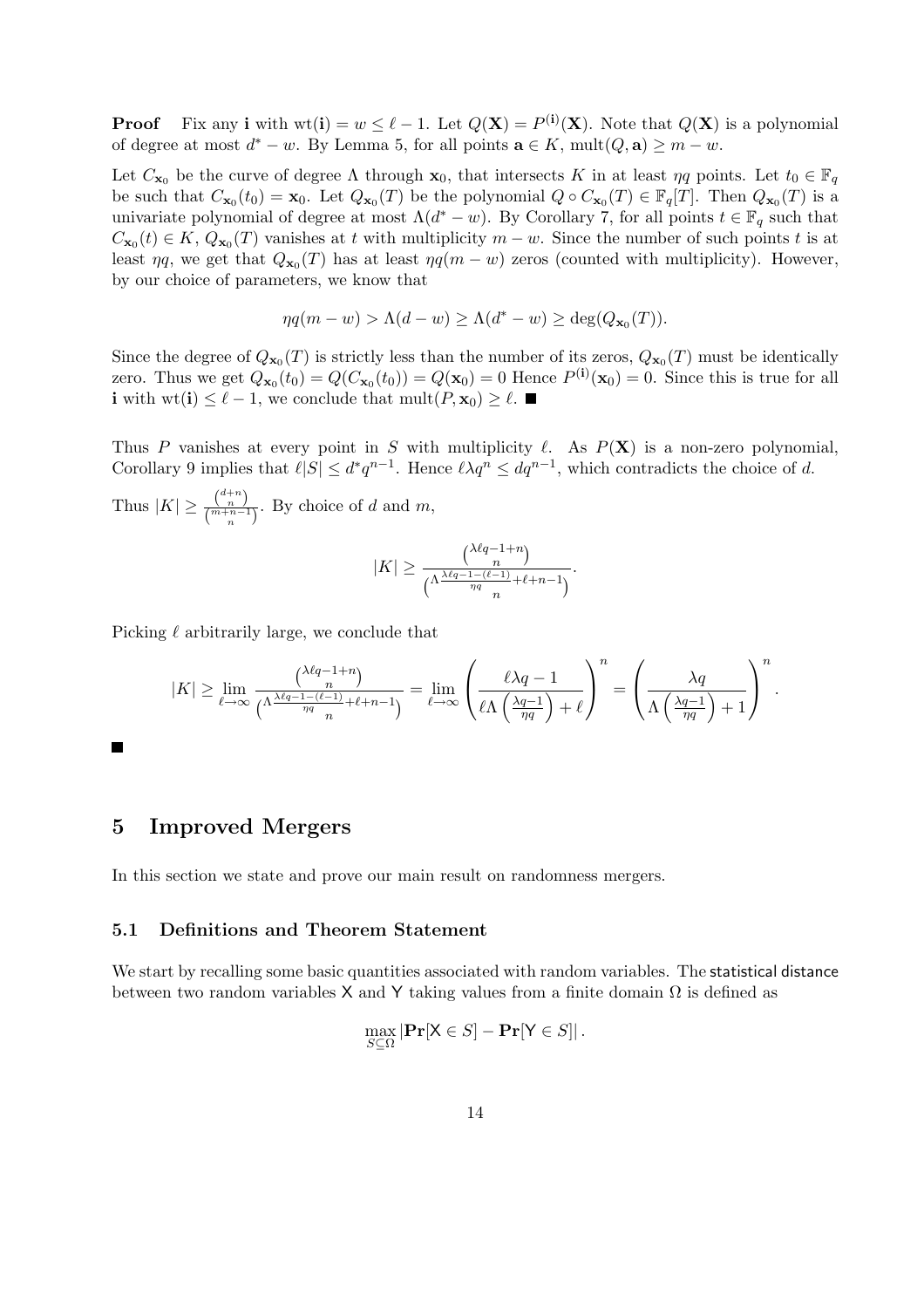We say that X is  $\epsilon$ -close to Y if the statistical distance between X and Y is at most  $\epsilon$ , otherwise we say that  $X$  and  $Y$  are  $\epsilon$ -far. The min-entropy of a random variable  $X$  is defined as

$$
H_{\infty}(\mathsf{X}) \triangleq \min_{x \in \text{supp}(\mathsf{X})} \log_2\left(\frac{1}{\mathbf{Pr}[\mathsf{X}=x]}\right).
$$

We say that a random variable X is  $\epsilon$ -close to having min-entropy m if there exists a random variable Y of min-entropy m such that X is  $\epsilon$ -close to Y.

A "merger" of randomness takes a Λ-tuple of random variables and "merges" their randomness to produce a high-entropy random variable, provided the Λ-tuple is "somewhere-random" as defined below.

Definition 15 (Somewhere-random source) For integers  $\Lambda$  and  $N$  a simple  $(N, \Lambda)$ -somewhere- $\mathsf{random\ source\ is\ a\ random\ variable\ A = (A_1, \ldots, A_\Lambda) \ taking\ values\ in\ S^\Lambda, \ where\ S\ is\ some\ finite\ set$ of cardinality  $2^N$ , such that for some  $i_0 \in [\Lambda]$ , the distribution of  $A_{i_0}$  is uniform over S. A  $(N, \Lambda)$ somewhere-random source is a convex combination of simple  $(N, \Lambda)$ -somewhere-random sources. (When N and  $\Lambda$  are clear from context we refer to the source as simply a "somewhere-random") source".)

We are now ready to define a merger.

**Definition 16 (Merger)** For positive integer  $\Lambda$  and set S of size  $2^N$ , a function  $f: S^{\Lambda}\times\{0,1\}^d \to$ S is called an  $(m, \epsilon)$ -merger (of  $(N, \Lambda)$ -somewhere-random sources), if for every  $(N, \Lambda)$  somewhererandom source  $A = (A_1, \ldots, A_\Lambda)$  taking values in  $S^{\Lambda}$ , and for B being uniformly distributed over  $\{0,1\}^d$ , the distribution of  $f((A_1,\ldots,A_\Lambda),B)$  is  $\epsilon$ -close to having min-entropy m.

A merger thus has five parameters associated with it:  $N$ ,  $\Lambda$ ,  $m$ ,  $\epsilon$  and d. The general goal is to give explicit constructions of mergers of  $(N, \Lambda)$ -somewhere-random sources for every choice of N and  $\Lambda$ , for as large an m as possible, and with  $\epsilon$  and d being as small as possible. Known mergers attain  $m = (1 - \delta) \cdot N$  for arbitrarily small  $\delta$  and our goal will be to achieve  $\delta = o(1)$  as a function of N, while  $\epsilon$  is an arbitrarily small positive real number. Thus our main concern is the growth of d as a function of N and  $\Lambda$ . Prior to this work, the best known bounds required either  $d = \Omega(\log N + \log \Lambda)$  or  $d = \Omega(\Lambda)$ . We only require  $d = \Omega(\log \Lambda)$ .

**Theorem 17** For every  $\epsilon, \delta > 0$  and integers N,  $\Lambda$ , there exists a  $((1 - \delta) \cdot N, \epsilon)$ -merger of  $(N, \Lambda)$ somewhere-random sources, computable in polynomial time, with seed length

$$
d = \frac{1}{\delta} \cdot \log_2 \left(\frac{2\Lambda}{\epsilon}\right).
$$

### 5.2 The Curve Merger of [DW08] and its analysis

The merger that we consider is a very simple one proposed by Dvir and Wigderson [DW08], and we improve their analysis using our extended method of multiplicities. We note that they used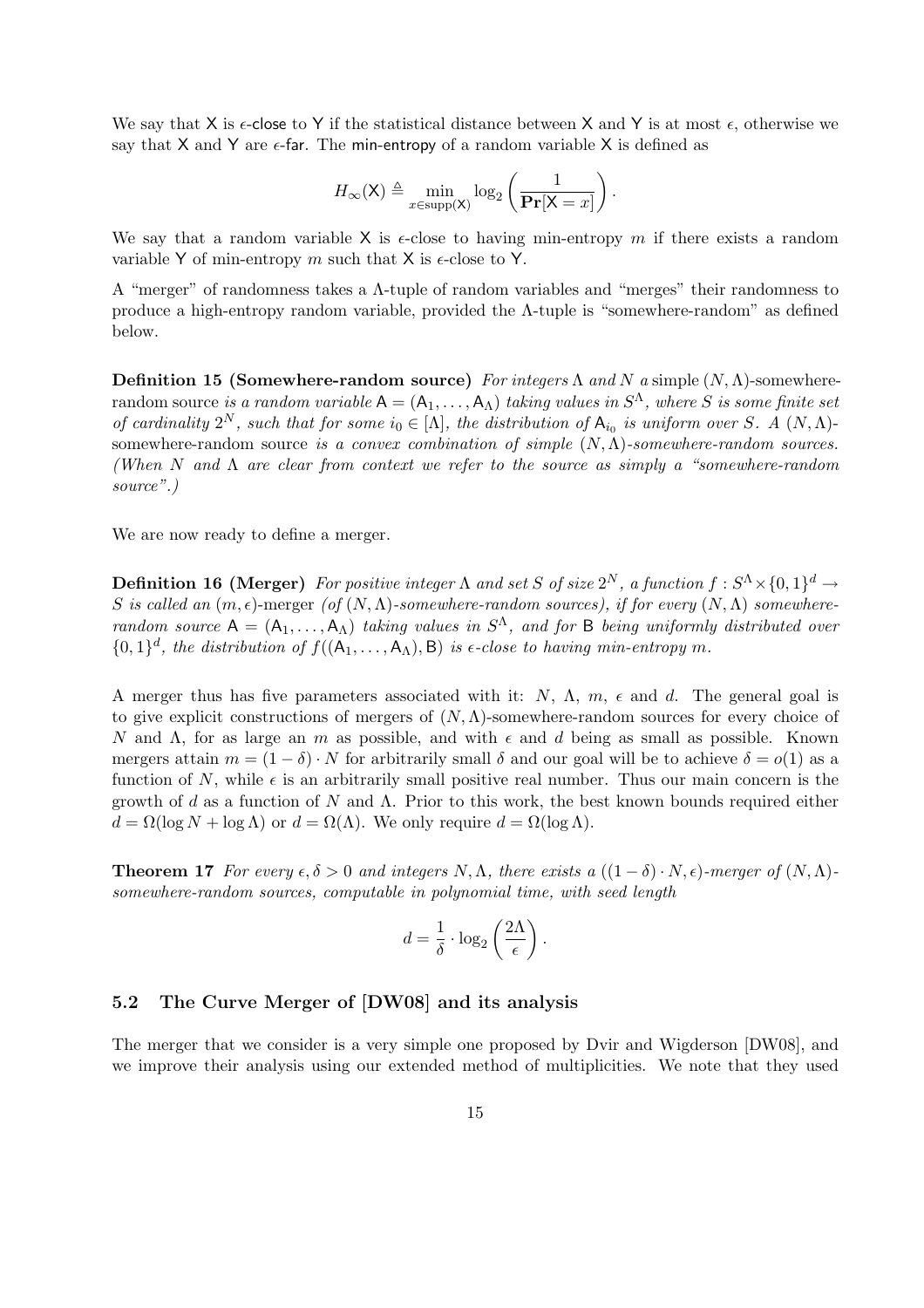the polynomial method in their analysis; and the basic method of multiplicities doesn't seem to improve their analysis.

The curve merger of  $[DW08]$ , denoted  $f_{DW}$ , is obtained as follows. Let  $q \ge \Lambda$  be a prime power, and let n be any integer. Let  $\gamma_1, \ldots, \gamma_\Lambda \in \mathbb{F}_q$  be distinct, and let  $c_i(T) \in \mathbb{F}_q[T]$  be the unique degree  $\Lambda-1$  polynomial with  $c_i(\gamma_i) = 1$  and for all  $j \neq i$ ,  $c_i(\gamma_j) = 0$ . Then for any  $\mathbf{x} = (\mathbf{x}_1, \ldots, \mathbf{x}_\Lambda) \in (\mathbb{F}_q^n)^\Lambda$ and  $u \in \mathbb{F}_q$ , the curve merger  $f_{DW}$  maps  $(\mathbb{F}_q^n)^{\Lambda} \times \mathbb{F}_q$  to  $\mathbb{F}_q^n$  as follows:

$$
f_{DW}((\mathbf{x}_1,\ldots,\mathbf{x}_\Lambda),u)=\sum_{i=1}^\Lambda c_i(u)\mathbf{x}_i.
$$

In other words,  $f_{DW}((\mathbf{x}_1,\ldots,\mathbf{x}_\Lambda),u)$  picks the (canonical) curve passing through  $\mathbf{x}_1,\ldots,\mathbf{x}_\Lambda$  and outputs the uth point on the curve..

**Theorem 18** Let  $q \geq \Lambda$  and A be somewhere-random source taking values in  $(\mathbb{F}_q^n)^{\Lambda}$ . Let B be distributed uniformly over  $\mathbb{F}_q$ , with A, B independent. Let  $C = f_{DW}(A, B)$ . Then for

$$
q \ge \left(\frac{2\Lambda}{\epsilon}\right)^{\frac{1}{\delta}},
$$

C is  $\epsilon$ -close to having min-entropy  $(1 - \delta) \cdot n \cdot \log_2 q$ .

Theorem 17 easily follows from the above. We note that [DW08] proved a similar theorem assuming  $q \geq \text{poly}(n,\Lambda)$ , forcing their seed length to grow logarithmically with n as well.

 $\sqrt{2\Lambda}$  $\int_{0}^{\frac{1}{\delta}}$ , and let  $n = N/d$ . Then we may identify **Proof of Theorem 17:** Let  $q = 2^d$ , so that  $q \ge 0$  $\overline{\epsilon}$ identify  $\mathbb{F}_q$  with  $\{0,1\}^d$  and  $\mathbb{F}_q^n$  with  $\{0,1\}^N$ . Take f to be the function f<sub>DW</sub> given earlier. Clearly f is computable in the claimed time. Theorem 18 shows that f has the required merger property.  $\blacksquare$ 

We now prove Theorem 18.

**Proof of Theorem 18:** Without loss of generality, we may assume that A is a simple somewhererandom source. Let  $m = (1 - \delta) \cdot n \cdot \log_2 q$ . We wish to show that  $f_{DW}(A, B)$  is  $\epsilon$ -close to having min-entropy m.

Suppose not. Then there is a set  $K \subseteq \mathbb{F}_q^n$  with  $|K| \leq 2^m = q^{(1-\delta)\cdot n} \leq \left(\frac{\epsilon q}{2\Lambda}\right)^n$  such that

$$
\Pr_{\mathsf{A},\mathsf{B}}[f(\mathsf{A},\mathsf{B})\in K]\geq\epsilon.
$$

Suppose  $A_{i_0}$  is uniformly distributed over  $\mathbb{F}_q^n$ . Let  $A_{-i_0}$  denote the random variable

$$
(A_1,\ldots,A_{i_0-1},A_{i_0+1},\ldots,A_{\Lambda}).
$$

By an averaging argument, with probability at least  $\lambda = \epsilon/2$  over the choice of  $A_{i_0}$ , we have

$$
\Pr_{\mathsf{A}_{-i_0},\mathsf{B}}[f(\mathsf{A},\mathsf{B})\in K]\geq \eta,
$$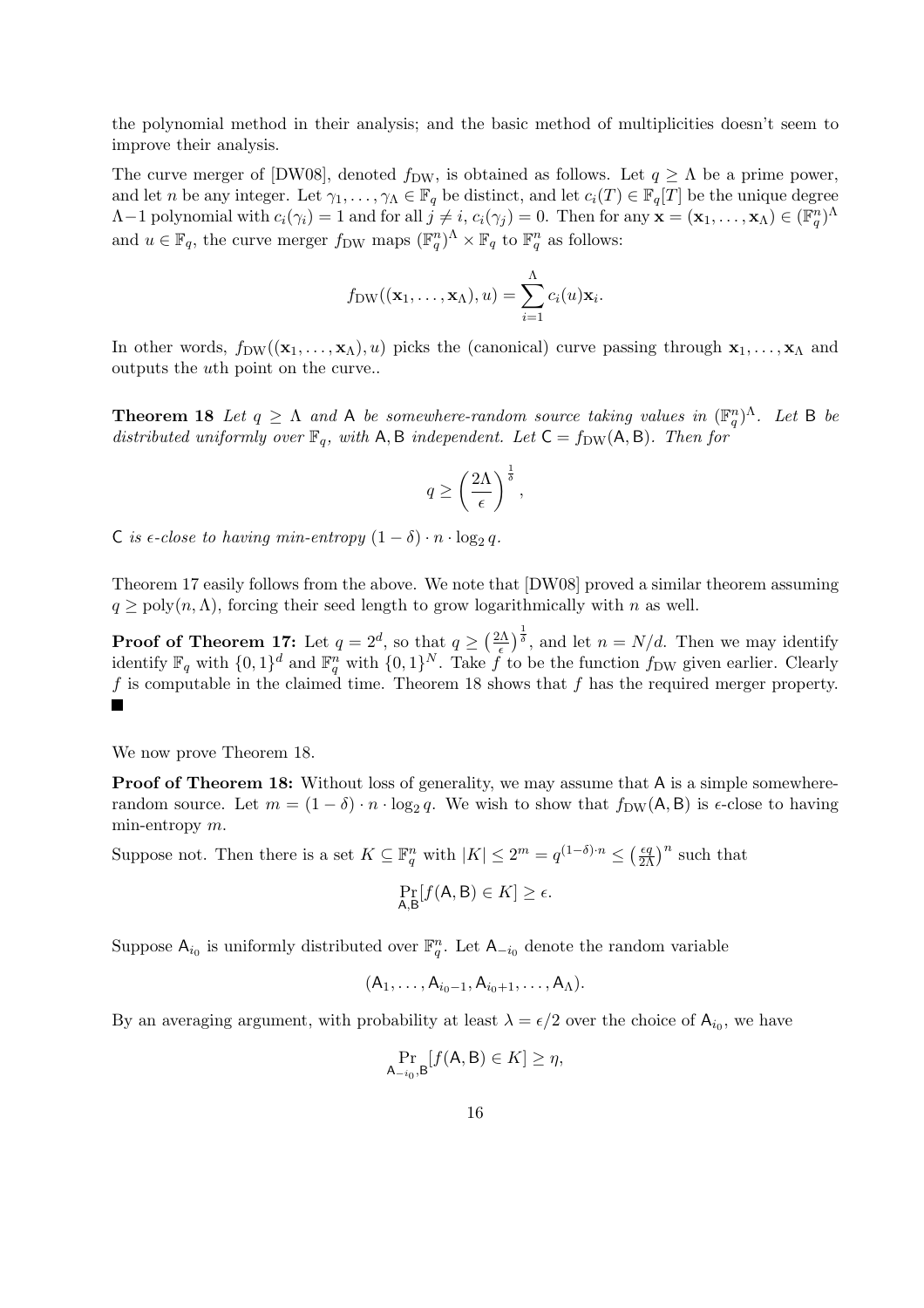where  $\eta = \epsilon/2$ . Since  $A_{i_0}$  is uniformly distributed over  $\mathbb{F}_q^n$ , we conclude that there is a set S of cardinality at least  $\lambda q^n$  such that for any  $\mathbf{x} \in S$ ,

$$
\Pr_{A,B}[f(A,B)\in K \mid A_{i_0}=\mathbf{x}]\geq \eta.
$$

Fixing the values of  $A_{-i_0}$ , we conclude that for each  $\mathbf{x} \in S$ , there is a  $\mathbf{y} = \mathbf{y}(\mathbf{x}) = (\mathbf{y}_1, \dots, \mathbf{y}_\Lambda)$  with  $\mathbf{y}_{i_0} = x$  such that  $\Pr[\mathbf{y}(\mathbf{y}, \mathbf{B}) \in K] \geq \eta$ . Define the degree  $\Lambda - 1$  curve  $C_{\mathbf{x}}(T) = f(\mathbf{y}(\mathbf{x}), T) = \sum_{j=1}^{\Lambda} \mathbf{y}_j c_j(T)$ . Then  $C_{\mathbf{x}}$  passes through  $\mathbf{x}$ , since  $C_{\mathbf{x}}(\gamma_{i_0}) = \sum_{j=1}^{\Lambda} \mathbf{y}_j$  $\Pr_{\mathsf{B}\in\mathbb{F}_q}[C_{\mathbf{x}}(\mathsf{B})\in K]\geq\eta$  by definition of  $C_{\mathbf{x}}$ .

Thus S and K satisfy the hypothesis of Theorem 13. We now conclude that

$$
|K| \ge \left(\frac{\lambda q}{(\Lambda - 1)\left(\frac{\lambda q - 1}{\eta q}\right) + 1}\right)^n = \left(\frac{\epsilon q/2}{\Lambda - (\Lambda - 1)/\eta q}\right)^n > \left(\frac{\epsilon q}{2\Lambda}\right)^n.
$$

This is a contradiction, and the proof of the theorem is complete.

The Somewhere-High-Entropy case: It is possible to extend the merger analysis given above also to the case of somewhere-high-entropy sources. In this scenario the source is comprised of blocks, one of which has min entropy at least  $r$ . One can then prove an analog of Theorem 18 saying that the output of  $f_{DW}$  will be close to having min entropy  $(1 - \delta) \cdot r$  under essentially the same conditions on  $q$ . The proof is done by hashing the source using a random linear function into a smaller dimensional space and then applying Theorem 18 (in a black box manner). The reason why this works is that the merger commutes with the linear map (for details see [DW08]).

# 6 Extractors with sub-linear entropy loss

In this section we use our improved analysis of the Curve Merger to show the existence of an explicit extractor with logarithmic seed and sub linear entropy loss.

We will call a random variable X distributed over  $\{0,1\}^n$  with min-entropy k an  $(n, k)$ -source.

**Definition 19 (Extractor)** A function  $E: \{0,1\}^n \times \{0,1\}^d \mapsto \{0,1\}^m$  is a  $(k,\epsilon)$ -extractor if for every  $(n, k)$ -source X, the distribution of  $E(X, \mathsf{U}_d)$  is  $\epsilon$ -close to uniform, where  $\mathsf{U}_d$  is a random variable distributed uniformly over  $\{0,1\}^d$ , and  $\mathsf{X}, \mathsf{U}_d$  are independent. An extractor is called explicit if it can be computed in polynomial time.

It is common to refer to the quantity  $k - m$  in the above definition as the *entropy loss* of the extractor. The next theorem asserts the existence of an explicit extractor with logarithmic seed and sub-linear entropy loss.

Theorem 20 (Basic extractor with sub-linear entropy loss) For every  $c_1 \geq 1$ , for all positive integers  $k < n$  with  $k \geq \log^2(n)$ , there exists an explicit  $(k, \epsilon)$ -extractor  $E: \{0,1\}^n \times \{0,1\}^d \mapsto$  $\{0,1\}^m$  with

$$
d = O(c_1 \cdot \log(n)),
$$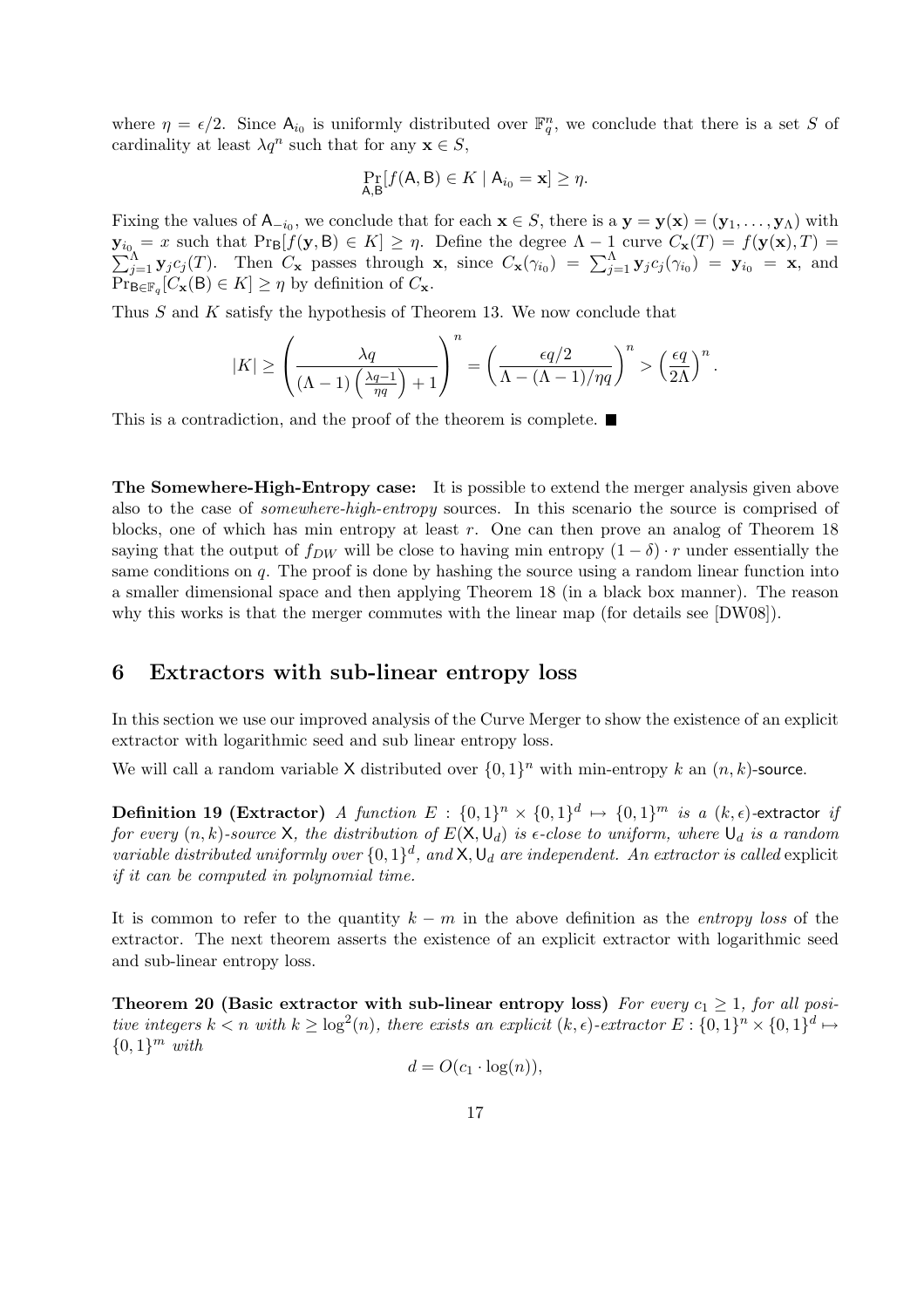$$
k - m = O\left(\frac{k \cdot \log \log(n)}{\log(n)}\right),\
$$

$$
\epsilon = O\left(\frac{1}{\log^{c_1}(n)}\right).
$$

The extractor of this theorem is constructed by composing several known explicit constructions of pseudorandom objects with the merger of Theorem 17. In Section 6.1 we describe the construction of our basic extractor. We then show, in Section 6.2 how to use the 'repeated extraction' technique of Wigderson and Zuckerman [WZ99] to boost this extractor and reduce the entropy loss to  $k-m =$  $O(k/\log^c n)$  for any constant c (while keeping the seed logarithmic). The end result is the following theorem:

Theorem 21 (Final extractor with sub-linear entropy loss) For every  $c_1, c_2 \geq 1$ , for all positive integers  $k < n$ , there exists an explicit  $(k, \epsilon)$ -extractor  $E : \{0,1\}^n \times \{0,1\}^d \mapsto \{0,1\}^m$ with

$$
d = O(c_1c_2 \cdot \log(n)),
$$
  

$$
k - m = O\left(\frac{k}{\log^{c_2}(n)}\right),
$$
  

$$
\epsilon = O\left(\frac{1}{\log^{c_1}(n)}\right).
$$

#### 6.1 Proof of Theorem 20

Note that we may equivalently view an extractor  $E: \{0,1\}^n \times \{0,1\}^d \to \{0,1\}^m$  as a randomized algorithm  $E: \{0,1\}^n \to \{0,1\}^m$  which is allowed to use d uniformly random bits. We will present the extractor  $E$  as such an algorithm which takes 5 major steps.

Before giving the formal proof we give a high level description of our extractor. Our first step is to apply the lossless condenser of  $GUV07$  to output a string of length 2k with min entropy k (thus reducing our problem to the case  $k = \Omega(n)$ ). The construction continues along the lines of [DW08]. In the second step, we partition our source (now of length  $n' = 2k$ ) into  $\Lambda = \log(n)$  consecutive blocks  $X_1, \ldots, X_\Lambda \in \{0,1\}^{n'/\Lambda}$  of equal length. We then consider the  $\Lambda$  possible divisions of the source into a prefix of j blocks and suffix of  $\Lambda - j$  blocks for j between 1 and  $\Lambda$ . By a result of Ta-Shma [TS96b], after passing to a convex combination, one of these divisions is a  $(k', k_2)$ block source with k' being at least  $k - O(k/\Lambda)$  and  $k_2$  being at least poly-logarithmic in k. In the third step we use a block source extractor (from [RSW00]) on each one of the possible  $\Lambda$  divisions (using the same seed for each division) to obtain a somewhere random source with block length  $k'$ . The fourth step is to merge this somewhere random source into a single block of length  $k'$  and entropy  $k' \cdot (1 - \delta)$  with  $\delta$  sub-constant. In view of our new merger parameters, and the fact that  $\Lambda$ (the number of blocks) is small enough, we can get away with choosing  $\delta = \log \log(n) / \log(n)$  and keeping the seed logarithmic and the error poly-logarithmic. To finish the construction (the fifth step) we need to extract almost all the entropy from a source of length k' and entropy  $k' \cdot (1 - \delta)$ . This can be done (using known techniques) with logarithmic seed and an additional entropy loss of  $O(\delta \cdot k')$ .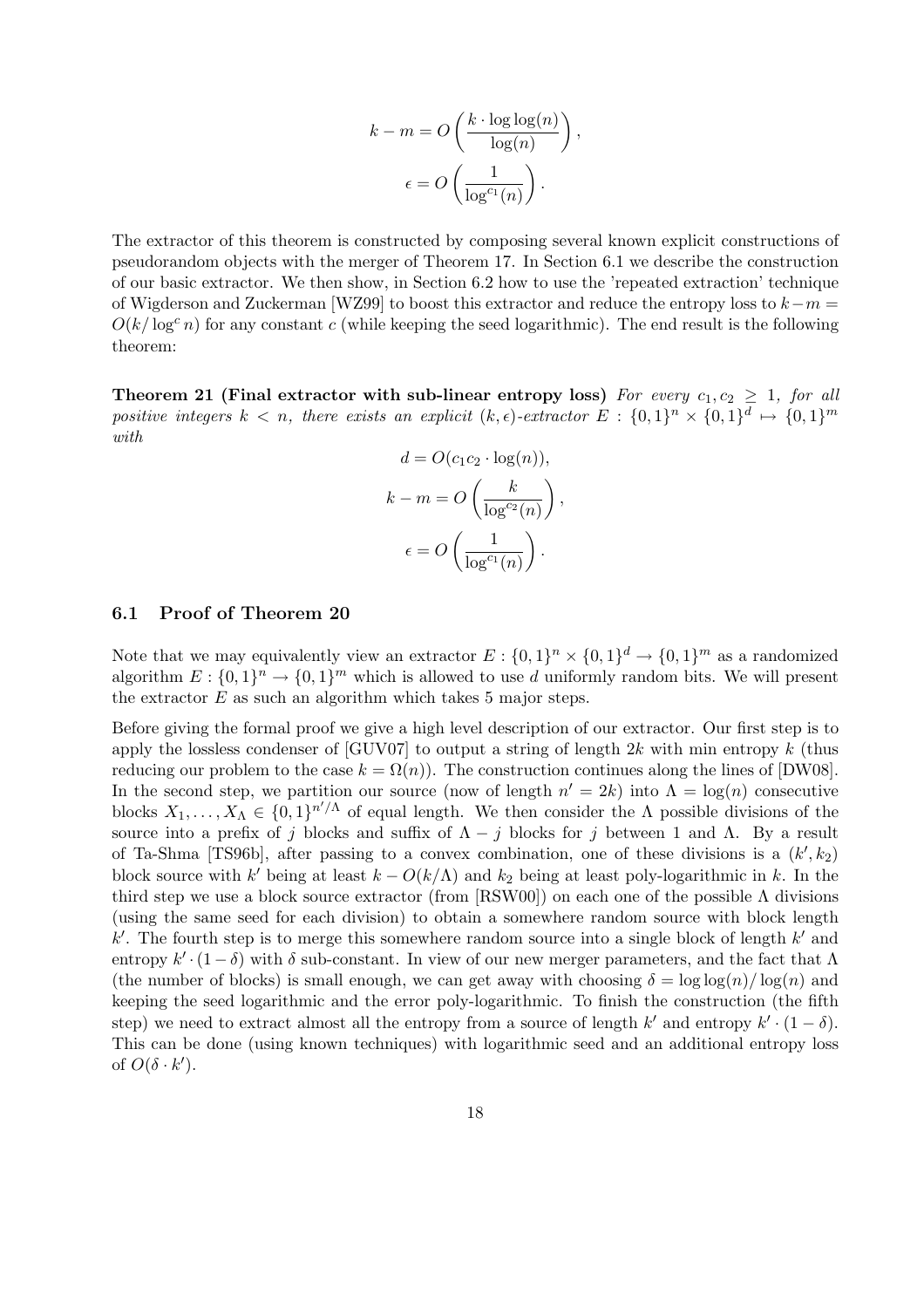We now formally prove Theorem 20. We begin by reducing to the case where  $n = O(k)$  using the lossless condensers of [GUV07].

**Theorem 22 (Lossless condenser [GUV07])** For all integers positive  $k < n$  with  $k = \omega(\log(n))$ , there exists an explicit function  $C_{\text{GUV}}: \{0,1\}^n \times \{0,1\}^{d'} \mapsto \{0,1\}^{n'}$  with  $n' = 2k$ ,  $d' = O(\log(n)),$ such that for every  $(n, k)$ -source X,  $C(X, \mathsf{U}_{d'})$  is  $(1/n)$ -close to an  $(n', k)$ -source, where  $\mathsf{U}_{d'}$  is distributed uniformly over  $\{0,1\}^{d'}$ , and  $\lambda$ ,  $\mathsf{U}_{d'}$  are independent.

**Step 1:** Pick  $U_{d'}$  uniformly from  $\{0, 1\}^{d'}$ . Compute  $X' = C_{\text{GUV}}(X, U_{d'})$ .

By the above theorem, X' is  $(1/n)$ -close to an  $(n', k)$ -source, where  $n' = 2k$ . Our next goal is to produce a somewhere-block source. We now define these formally.

**Definition 23 (Block Source)** Let  $X = (X_1, X_2)$  be a random source over  $\{0, 1\}^{n_1} \times \{0, 1\}^{n_2}$ . We say that X is a  $(k_1, k_2)$ -block source if  $X_1$  is an  $(n_1, k_1)$ -source and for each  $x_1 \in \{0, 1\}^{n_1}$  the conditional random variable  $X_2|X_1 = x_1$  is an  $(n_2, k_2)$ -source.

**Definition 24 (Somewhere-block source)** Let  $X = (X_1, ..., X_\Lambda)$  be a random variable such that each  $X_i$  is distributed over  $\{0,1\}^{n_{i,1}} \times \{0,1\}^{n_{i,2}}$ . We say that X is a simple  $(k_1, k_2)$ -somewhere-block source if there exists  $i \in [\Lambda]$  such that  $X_i$  is a  $(k_1, k_2)$ -block source. We say that X is a somewhere- $(k_1, k_2)$ -block source if X is a convex combination of simple somewhere random sources.

We now state a result of Ta-Shma [TS96b] which converts an arbitrary source into a somewhereblock source. This is the first step in the proof of Theorem 1 on Page 44 of [TS96b] (Theorem 1 shows how convert any arbitrary source to a somewhere-block source, and then does more by showing how one could extract from such a source).

Let  $\Lambda$  be an integer and assume for simplicity of notation that  $n'$  is divisible by  $\Lambda$ . Let

$$
\mathsf{X}'=(\mathsf{X}'_1,\ldots,\mathsf{X}'_\Lambda)\in\left(\{0,1\}^{n'/\Lambda}\right)^\Lambda
$$

denote the partition of X' into  $\Lambda$  blocks. For every  $1 \leq j < \Lambda$  we denote

$$
\mathsf{Y}_j = (\mathsf{X}'_1, \dots, \mathsf{X}'_j),
$$
  

$$
\mathsf{Z}_j = (\mathsf{X}'_{j+1}, \dots, \mathsf{X}'_{\Lambda}),
$$

Consider the function  $B_{\text{TS}}^{\Lambda}: \{0,1\}^{n'} \to (\{0,1\}^{n'})^{\Lambda}$ , where

$$
B_{\rm TS}^{\Lambda}(X') = ((Y_1, Z_1), (Y_2, Z_2), \ldots, (Y_{\Lambda}, Z_{\Lambda})).
$$

The next theorem shows that the source  $((Y_j, Z_j))_{j\in[\Lambda]}$  is close to a somewhere-block source.

**Theorem 25 ([TS96b])** Let  $\Lambda$  be an integer. Let  $k = k_1 + k_2 + s$ . Then the function  $B_{\text{TS}}^{\Lambda}$ :  $\{0,1\}^{n'} \to (\{0,1\}^{n'})^{\Lambda}$  is such that for any  $(n',k)$ -source X', letting  $X'' = B_{\text{TS}}^{\Lambda}(X')$ , we have that  $X''$ is  $O(n \cdot 2^{-s})$ -close to a somewhere- $(k_1 - O(n'/\Lambda), k_2)$ -block source.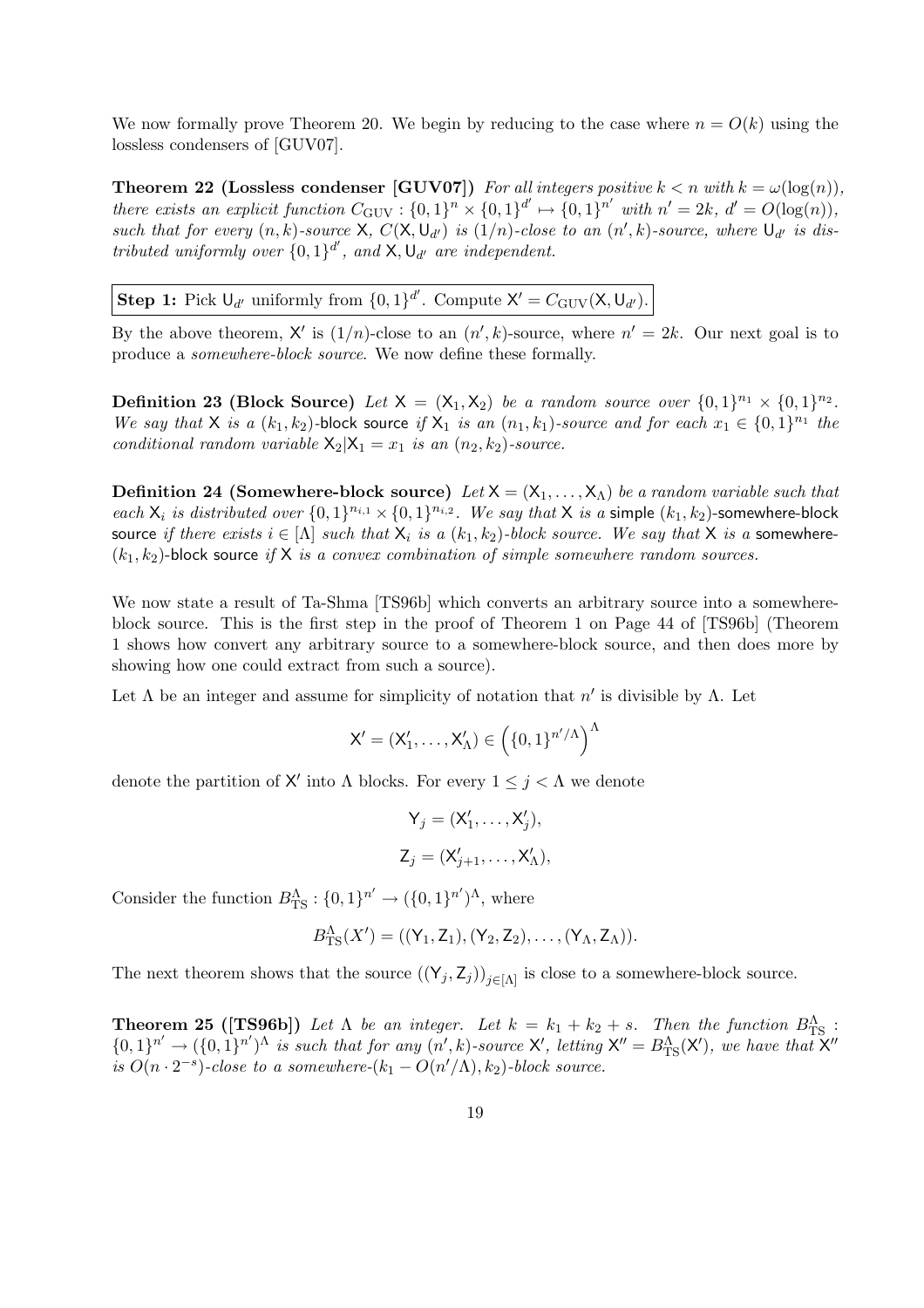Step 2: Set  $\Lambda = \log(n)$ . Compute  $X'' = (X''_1, X''_2, \ldots, X''_{\Lambda}) = B_{\text{TS}}^{\Lambda}(X')$ .

Plugging  $k_2 = O(\log^4(n')) = O(\log^4(k))$ ,  $s = O(\log n)$  and  $k_1 = k - k_2 - s$  in the above theorem, we conclude that  $X''$  is  $n^{-\Omega(1)}$ -close to a somewhere- $(k', k_2)$ -block source, where

$$
k' = k_1 - O(n'/\log(n)) = k - k_2 - s - O(k/\log(n)) = k - O(k/\log(n)),
$$

where for the last inequality we use the fact that  $k > log<sup>2</sup>(n)$  and so both s and  $k<sub>2</sub>$  are bounded by  $O(k/\log(n))$ .

We next use the block source extractor from [RSW00] to convert the above somewhere-block source to a somewhere-random source.

**Theorem 26** ([RSW00]) Let  $n' = n_1 + n_2$  and let  $k', k_2$  be such that  $k_2 > \log^4(n_1)$ . Then there exists an explicit function  $E_{\text{RSW}}: \{0,1\}^{n_1} \times \{0,1\}^{n_2} \times \{0,1\}^{d''} \mapsto \{0,1\}^{m''}$  with  $m'' = k'$ ,  $d'' = O(\log(n'))$ , such that for any  $(k', k_2)$ -block source  $\mathsf{X}$ ,  $E_{\text{RSW}}(\mathsf{X}, \mathsf{U}_{d''})$  is  $(n_1)^{-\Omega(1)}$ -close to the uniform distribution over  $\{0,1\}^{m''}$ , where  $\bigcup_{d''}$  is distributed uniformly over  $\{0,1\}^{d''}$ , and  $X, \bigcup_{d''}$  are independent.

Set  $d'' = O(log(n'))$  as in Theorem 26.

Step 3: Pick  $\bigcup_{d''}$  uniformly from  $\{0,1\}^{d''}$ . For each  $j \in [\Lambda]$ , compute  $X'''_j = E_{\text{RSW}}(X''_j, U_{d''})$ .

By the above theorem,  $X'''$  is  $n'^{-\Omega(1)}$ -close to a somewhere-random source. We are now ready to use the merger M from Theorem 17. We invoke that theorem with entropy-loss  $\delta = \log \log(n) / \log(n)$ and error  $\epsilon = \frac{1}{\log^{c_1}(n)}$ , and hence M has a seed length of

$$
d''' = O(\frac{1}{\delta} \log \frac{\Lambda}{\epsilon}) = O(c_1 \log(n)).
$$

**Step 4:** Pick  $U_{d'''}$  uniformly from  $\{0, 1\}^{d'''}$ . Compute  $X''' = M(X''', U_{d'''})$ .

By Theorem 17,  $X''''$  is  $O(\frac{1}{\log^{c_1}(n)})$ -close to a  $(k', (1 - \delta)k')$ -source. Note that  $\delta = o(1)$ , and thus  $X^{\prime\prime\prime\prime}$  has nearly full entropy. We now apply an extractor for sources with extremely-high entropy rate, given by the following lemma.

**Lemma 27** For any k' and  $\delta > 0$ , there exists an explicit  $(k'(1 - \delta), k'^{-\Omega(1)})$ -extractor  $E_{\text{HIGH}}$ :  $\{0,1\}^{k'} \times \{0,1\}^{d''''} \mapsto \{0,1\}^{(1-3\delta)k'}$  with  $d'''' = O(\log(k')).$ 

The proof of this lemma follows easily from Theorem 26. Roughly speaking, the input is partitioned into blocks of length  $k' - \delta k - \log^4 k'$  and  $\delta k' + \log^4 k'$ . It follows that this partition is close to a  $(k'(1-2\delta)-\log^4 k',\log^4 k')$ -block source. This block source is then passed through the block-source extractor of Theorem 26.

Step 5: Pick  $U_{d''''}$  uniformly from  $\{0,1\}^{d''''}$ . Compute  $X'''' = E_{\text{HIGH}}(X''', U_{d''''})$ . Output  $X''''$ .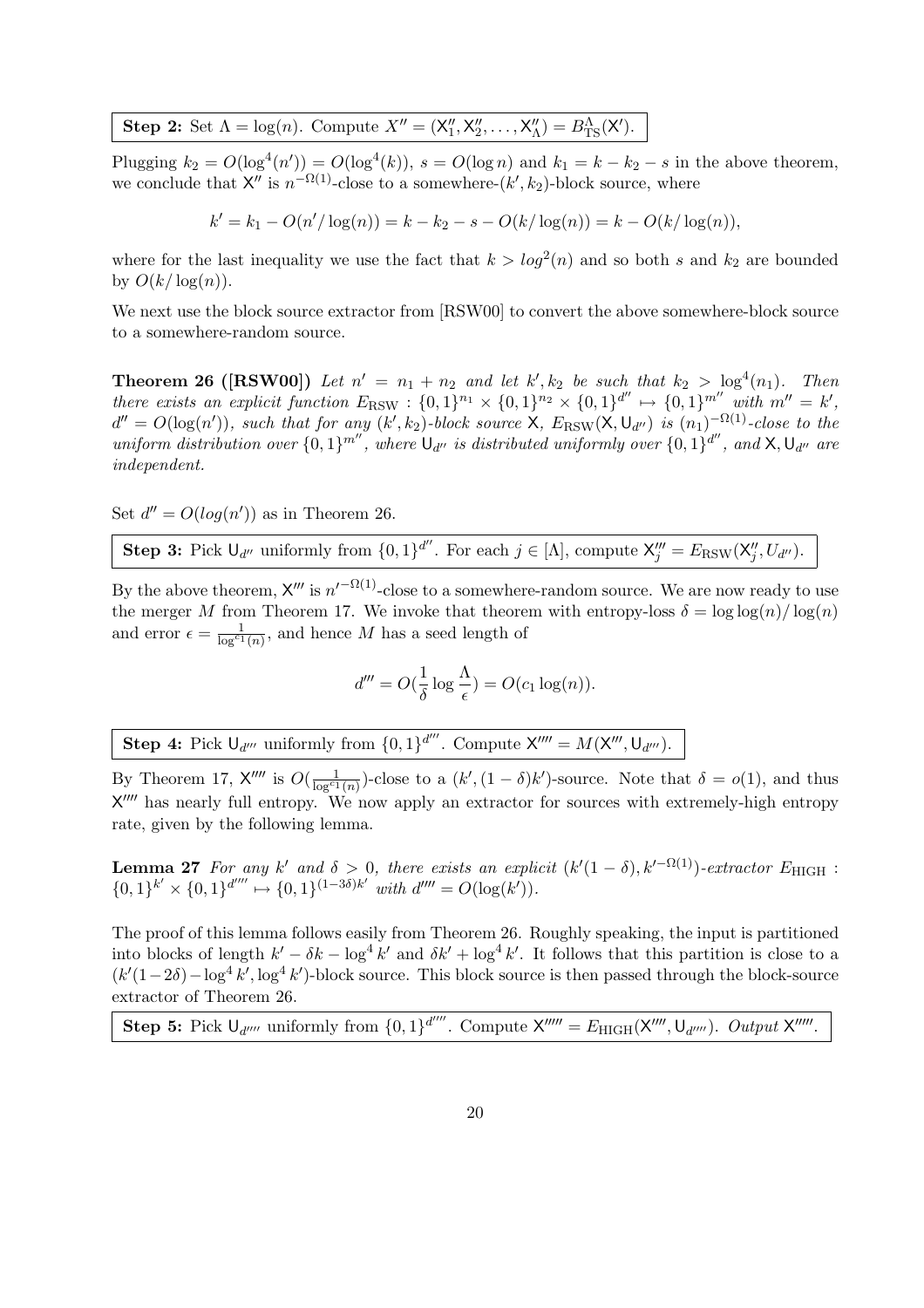This completes the description of the extractor  $E$ . It remains to note that  $d$ , the total number of random bits used, is at most  $d' + d'' + d''' + d'''' = O(c_1 \log n)$ , and that the output X<sup>not</sup> is  $O(\frac{1}{\log^{c_1} n})$ -close to uniformly distributed over

$$
\{0,1\}^{(1-3\delta)k'} = \{0,1\}^{k-O(k \cdot \frac{\log \log n}{\log n})}.
$$

This completes the proof of Theorem 20.

We summarize the transformations in the following table:

| Function               | Seed length  | Input-type                           | Output-type                          |
|------------------------|--------------|--------------------------------------|--------------------------------------|
| $C_{\rm GUV}$          | $O(\log(n))$ | $(n,k)$ -source                      | $(2k, k)$ -source                    |
| $B_{\rm TS}^{\Lambda}$ |              | $(2k, k)$ -source                    | somewhere- $(k', \log^4(k))$ -block  |
| $E_{\rm RSW}$          | $O(\log(k))$ | somewhere- $(k', \log^4(k))$ -block  | $(k', O(\log(n)))$ -somewhere-random |
| М                      | $O(\log(n))$ | $(k', O(\log(n)))$ -somewhere-random | $(k', k' - o(k))$ -source            |
| $E_{\rm HIGH}$         | $O(\log(k))$ | $(k', k' - o(k))$ -source            | $\bigcup_{k' - o(k)}$                |

## 6.2 Improving the output length by repeated extraction

We now use some ideas from  $[RSW00]$  and  $[WZ99]$  to extract an even larger fraction of the minentropy out of the source. This will prove Theorem 21. We first prove a variant of the theorem with a restriction on k. This restriction will be later removed using known constructions of extractors for low min-entropy.

Theorem 28 (Explicit extractor with improved sub-linear entropy loss) For every  $c_1, c_2 \geq$ 1, for all positive integers  $k < n$  with  $k = \log^{\omega(1)}(n)$ , there exists an explicit  $(k, \epsilon)$ -extractor  $E: \{0,1\}^n \times \{0,1\}^d \mapsto \{0,1\}^m$  with

$$
d = O(c_1 c_2 \cdot \log(n)),
$$
  

$$
k - m = O\left(\frac{k}{\log^{c_2}(n)}\right),
$$
  

$$
\epsilon = O\left(\frac{1}{\log^{c_1}(n)}\right).
$$

We first transform the extractor given in Theorem 20 into a *strong* extractor (defined below) via [RSW00, Theorem 8.2] (which gives a generic way of getting a strong extractor from any extractor). We then use a trick from [WZ99] that repeatedy uses the same extractor with independent seeds to extract the 'remaining entropy' from the source, thus improving the entropy loss.

**Definition 29** A  $(k, \epsilon)$ -extractor  $E: \{0, 1\}^n \times \{0, 1\}^d \mapsto \{0, 1\}^m$  is strong if for every  $(n, k)$ -source  $X$ , the distribution of  $(E(X, \mathsf{U}_d), \mathsf{U}_d)$  is  $\epsilon$ -close to the uniform distribution over  $\{0,1\}^{m+d}$ , where  $\mathsf{U}_d$ is distributed uniformly over  $\{0,1\}^d$ , and  $\mathsf{X}, \mathsf{U}_d$  are independent.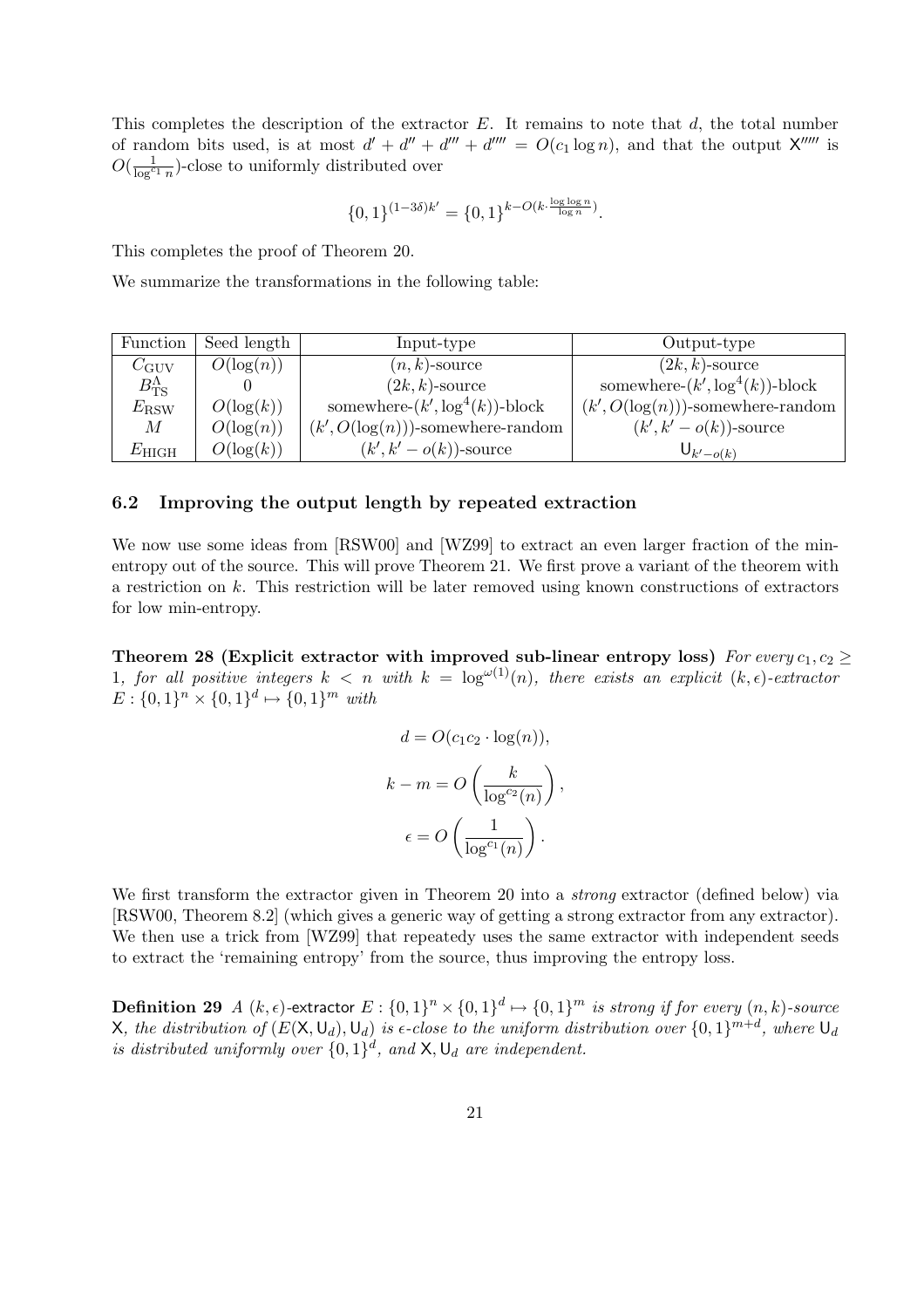**Theorem 30 ([RSW00, Theorem 8.2])** Any explicit  $(k, \epsilon)$ -extractor  $E : \{0, 1\}^n \times \{0, 1\}^d \mapsto$  $\{0,1\}^m$  can be transformed into an explicit strong  $(k, O(\sqrt{\epsilon}))$ -extractor  $E': \{0,1\}^n \times \{0,1\}^{O(d)} \mapsto$  ${0,1}^{m-d-2\log(1/\epsilon)-O(1)}$ .

**Theorem 31 ([WZ99, Lemma 2.4])** Let  $E_1: \{0,1\}^n \times \{0,1\}^{d_1} \mapsto \{0,1\}^{m_1}$  be an explicit strong  $(k, \epsilon_1)$ -extractor, and let  $E_2: \{0,1\}^n \times \{0,1\}^{d_2} \mapsto \{0,1\}^{m_2}$  be an explicit strong  $(k - (m_1 + r), \epsilon_2)$ extractor. Then the function

$$
E_3: \{0,1\}^n \times \left(\{0,1\}^{d_1} \times \{0,1\}^{d_2}\right) \mapsto \{0,1\}^{m_1+m_2}
$$

defined by

$$
E_3(x, y_1, y_2) = E_1(x, y_1) \circ E_2(x, y_2)
$$

is a strong  $(k, \epsilon_1 + \epsilon_2 + 2^{-r})$ -extractor.

We can now prove Theorem 28. Let E be the  $(k, \epsilon)$ -extractor with seed  $O(c_1 \log n)$  of Theorem 20. We can now prove Theorem 28. Let E be the  $(\kappa, \epsilon)$ -extractor with seed  $O(c_1 \log n)$  or Theorem 2<br>By Theorem 30, we get an explicit strong  $(k, \sqrt{\epsilon})$ -extractor E' with entropy loss  $O(k \frac{\log \log n}{\log n})$  $\frac{\log \log n}{\log n}$ ). We now iteratively apply Theorem 31 as follows. Let  $E^{(0)} = E'$ . For each  $1 \lt i \leq O(c_2)$ , let  $E^{(i)}: \{0,1\}^n \times \{0,1\}^{d_i} \to \{0,1\}^{m_i}$  be the strong  $(k, \epsilon_i)$ -extractor produced by Theorem 31 when we take  $E_1 = E^{(i-1)}$  and  $E_2$  to be the strong  $(k - m_{i-1} - c_1 \log n, 1/\log^{c_1}(n))$ -extractor with seed length  $O(c_1 \log n)$  given by Theorem 20 and Theorem 30. Thus,

$$
d_i = O(ic_1 \log n).
$$

$$
\epsilon_i = O\left(\frac{i}{\log^{c_1}(n)}\right).
$$

$$
m_i = m_{i-1} + (k - m_{i-1} - c_1 \log n) \left(1 - O\left(\frac{\log \log n}{\log n}\right)\right).
$$

Thus the entropy loss of  $E^{(i)}$  is given by:

$$
k - m_i = (k - m_{i-1}) \left( 1 - \left( 1 - O\left( \frac{\log \log n}{\log n} \right) \right) \right) + O(c_1 \log n) = O\left( \frac{k}{\log^i(n)} \right).
$$

 $E^{(O(c_2))}$  is the desired extractor.

Remark In fact [GUV07] and [RRV99] show how to extract all the minentropy with polylogarithmic seed length. Combined with the lossless condenser of [GUV07] this gives an extractor that uses logarithmic seed to extract all the minentropy from sources that have minetropy rate at most  $2^{O(\sqrt{\log n})}.$ 

Theorem 32 (Corollary of [GUV07, Theorem 4.21]) For all positive integers  $n \geq k$  such that  $k = 2^{O(\sqrt{\log n})}$ , and for all  $\epsilon > 0$  there exists an explicit  $(k, \epsilon)$ -extractor  $E: \{0,1\}^n \times \{0,1\}^d \mapsto$  ${0, 1}^m$  with  $d = O(\log(n))$  and  $m = k + d - 2\log(1/\epsilon) - O(1)$ .

This result combined with Theorem 28 gives an extractor with improved sub-linear entropy loss that works for sources of all entropy rates, thus completing the proof of Theorem 21.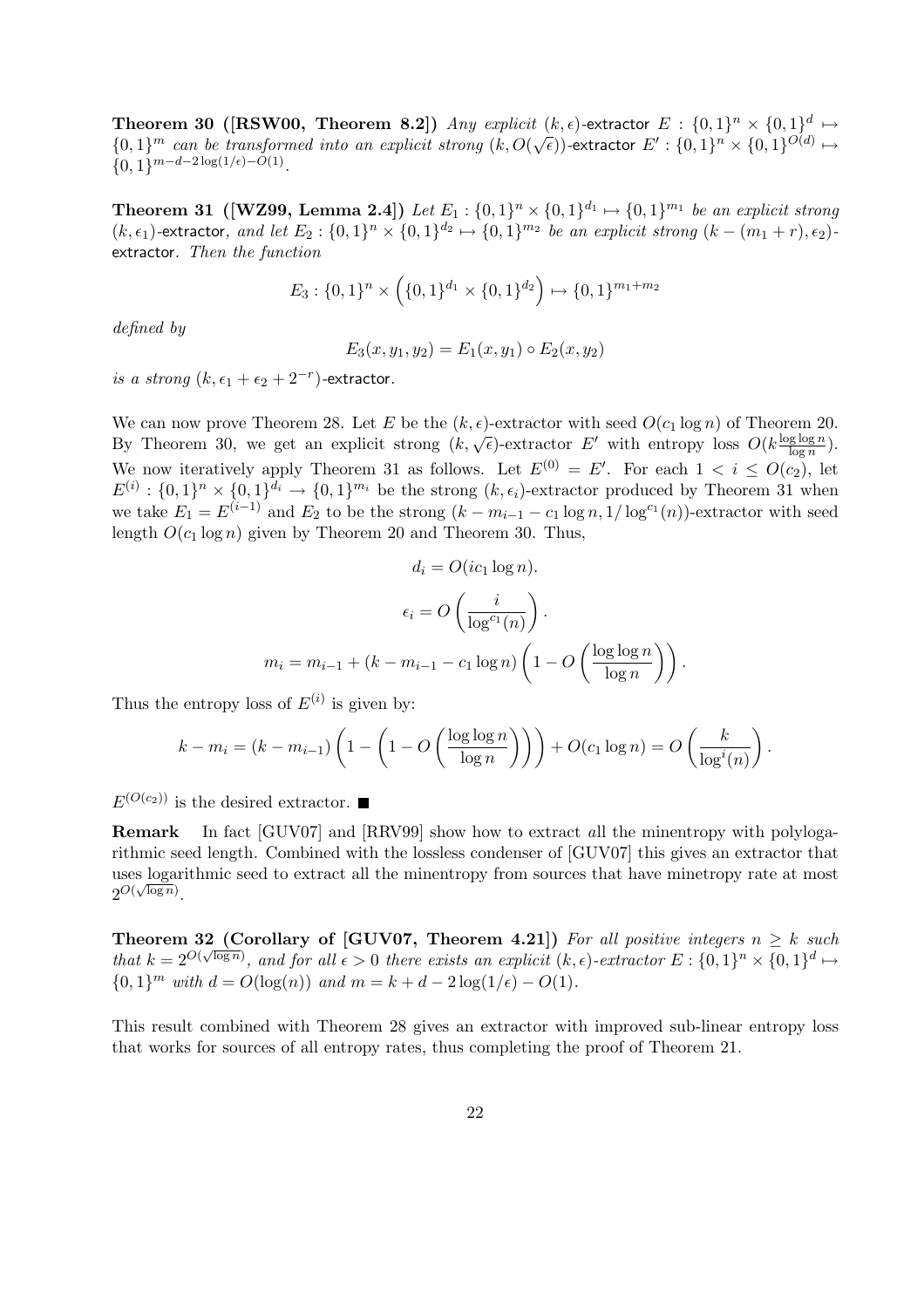# 7 Bounds on the list size for list-decoding Reed-Solomon codes

In this section, we give a simple algebraic proof of an upper bound on the list size for list-decoding Reed-Solomon codes within the Johnson radius.

Before stating and proving the theorem, we need some definitions. For a bivariate polynomial  $P(X, Y) \in \mathbb{F}[X, Y]$ , we define its  $(a, b)$ -degree to be the maximum of  $ai + bj$  over all  $(i, j)$  such that the monomial  $X^{i}Y^{j}$  appears in  $P(X, Y)$  with a nonzero coefficient. Let  $N(k, d, \theta)$  be the number of monomials  $X^i Y^j$  which have  $(1, k)$ -degree at most d and  $j \leq \theta d/k$ . We have the following simple fact.

**Fact 33** For any  $k < d$  and  $\theta \in [0, 1]$ ,  $N(k, d, \theta) > \theta \cdot (2 - \theta) \cdot \frac{d^2}{2k}$  $rac{d^2}{2k}$ .

Now we prove the main theorem of this section. The proof is an enhancement of the original analysis of the Guruswami-Sudan algorithm using the extended method of multiplicities.

Theorem 34 (List size bound for Reed-Solomon codes)  $Let (\alpha_1, \beta_1), \ldots, (\alpha_n, \beta_n) \in \mathbb{F}^2$ . Let  $R, \gamma \in [0,1]$  with  $\gamma^2 > R$ . Let  $k = Rn$ . Let  $f_1(X), \ldots, f_L(X) \in \mathbb{F}[X]$  be polynomials of degree at most k, such that for each  $j \in [L]$  we have  $|\{i \in [n]: f_j(\alpha_i) = \beta_i\}| > \gamma n$ . Then  $L \leq \frac{2\gamma}{\gamma^2 - 1}$  $\frac{2\gamma}{\gamma^2-R}$  .

**Proof** Let  $\epsilon > 0$  be a parameter. Let  $\theta = \frac{2}{\left(1 + \frac{\gamma^2}{R}\right)}$  $\overline{\phantom{a}}$ . Let m be a large integer (to be chosen later), and let  $d = (1 + \epsilon) \cdot m \cdot \sqrt{\frac{nk}{\theta(1 - \epsilon)}}$  $\frac{nk}{\theta\cdot(2-\theta)}$ . We first interpolate a nonzero polynomial  $P(X,Y) \in \mathbb{F}[X,Y]$ of  $(1, k)$ -degree at most d and Y-degree at most  $\theta d/k$ , that vanishes with multiplicity at least m at each of the points  $(\alpha_i, \beta_i)$ . Such a polynomial exists if  $N(k, d, \theta)$ , the number of monomials available, is larger than the number of homogeneous linear constraints imposed by the vanishing conditions:

$$
\frac{m(m+1)}{2} \cdot n < N(k, d, \theta). \tag{3}
$$

This can be made to hold by picking  $m$  sufficiently large, since by Fact 33,

$$
N(k,d,\theta) > \theta \cdot (2-\theta) \frac{d^2}{2k} = \frac{(1+\epsilon)^2 m^2}{2} \cdot n.
$$

Having obtained the polynomial  $P(X, Y)$ , we also view it as a univariate polynomial  $Q(Y) \in$  $\mathbb{F}(X)[Y]$  with coefficients in,  $\mathbb{F}(X)$ , the field of rational functions in X.

Now let  $f(X)$  be any polynomial of degree at most k such that, letting  $I = \{i \in [n] : f(\alpha_i) = \beta_i\}$ ,  $|I| \geq A$ . We claim that the polynomial  $Q(Y)$  vanishes at  $f(X)$  with multiplicity at least  $m - d/A$ . Indeed, fix an integer  $j < m - d/A$ , and let  $R_j(X) = Q^{(j)}(f(X)) = P^{(0,j)}(X, f(X))$ . Notice the degree of  $R_j(X)$  is at most d. By Proposition 6 and Lemma 5,

$$
\text{mult}(R_j, \alpha_i) \ge \text{mult}(P^{(0,j)}, (\alpha_i, \beta_i)) \ge \text{mult}(P, (\alpha_i, \beta_i)) - j.
$$

Thus

$$
\sum_{i \in I} \text{mult}(R_j, \alpha_i) \ge |I| \cdot (m - j) \ge A \cdot (m - j) > d.
$$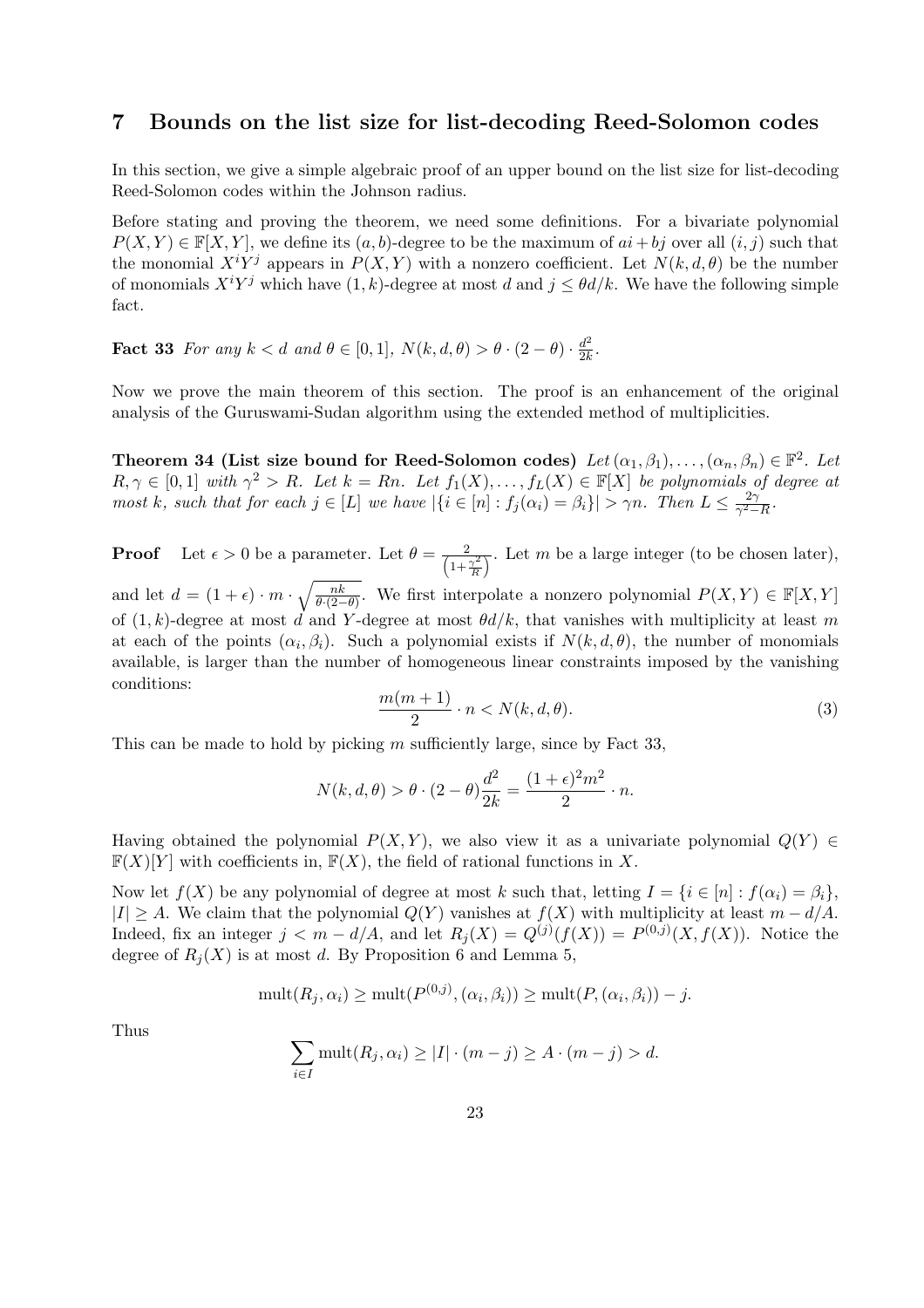By Lemma 8, we conclude that  $R_j(X) = 0$ . Since this holds for every  $j < m - d/A$ , we conclude that mult $(Q, f(X)) \geq m - d/A$ .

We now complete the proof of the theorem. By the above discussion, for each  $j \in [L]$ , we know that  $mult(Q, f_j(X)) \geq m - \frac{d}{2n}$  $\frac{d}{\gamma n}$ . Thus, by Lemma 8 (applied to the nonzero polynomial  $Q(Y) \in \mathbb{F}(X)[Y]$ and the set of evaluation points  $S = \{f_j(X) : j \in [L]\}\$ 

$$
\deg(Q) \ge \sum_{j \in [L]} \text{mult}(Q, f(X)) \ge \left(m - \frac{d}{\gamma n}\right) \cdot L.
$$

Since  $deg(Q) \leq \theta d/k$ , we get,

$$
\theta d/k \ge \left(m - \frac{d}{\gamma n}\right) \cdot L.
$$

Using  $d = (1 + \epsilon) \cdot m \cdot \sqrt{\frac{nk}{\theta(2)}}$  $\frac{nk}{\theta \cdot (2-\theta)}$  and  $\theta = \frac{2}{1+\frac{\gamma^2}{R}}$ , we get,

$$
L \leq \frac{\theta}{k \cdot \frac{m}{d} - \frac{k}{\gamma n}} = \frac{\theta}{\frac{1}{1+\epsilon}\sqrt{\frac{k}{n} \cdot \theta \cdot (2-\theta)} - \frac{k}{\gamma n}} = \frac{1}{\frac{1}{1+\epsilon}\sqrt{R\left(\frac{2}{\theta}-1\right)} - \frac{R}{\theta \gamma}} = \frac{1}{\frac{\gamma}{1+\epsilon} - \left(\frac{\gamma}{2} + \frac{R}{2\gamma}\right)}.
$$

Letting  $\epsilon \to 0$ , we get  $L \leq \frac{2\gamma}{\gamma^2}$  $\frac{2\gamma}{\gamma^2-R}$ , as desired.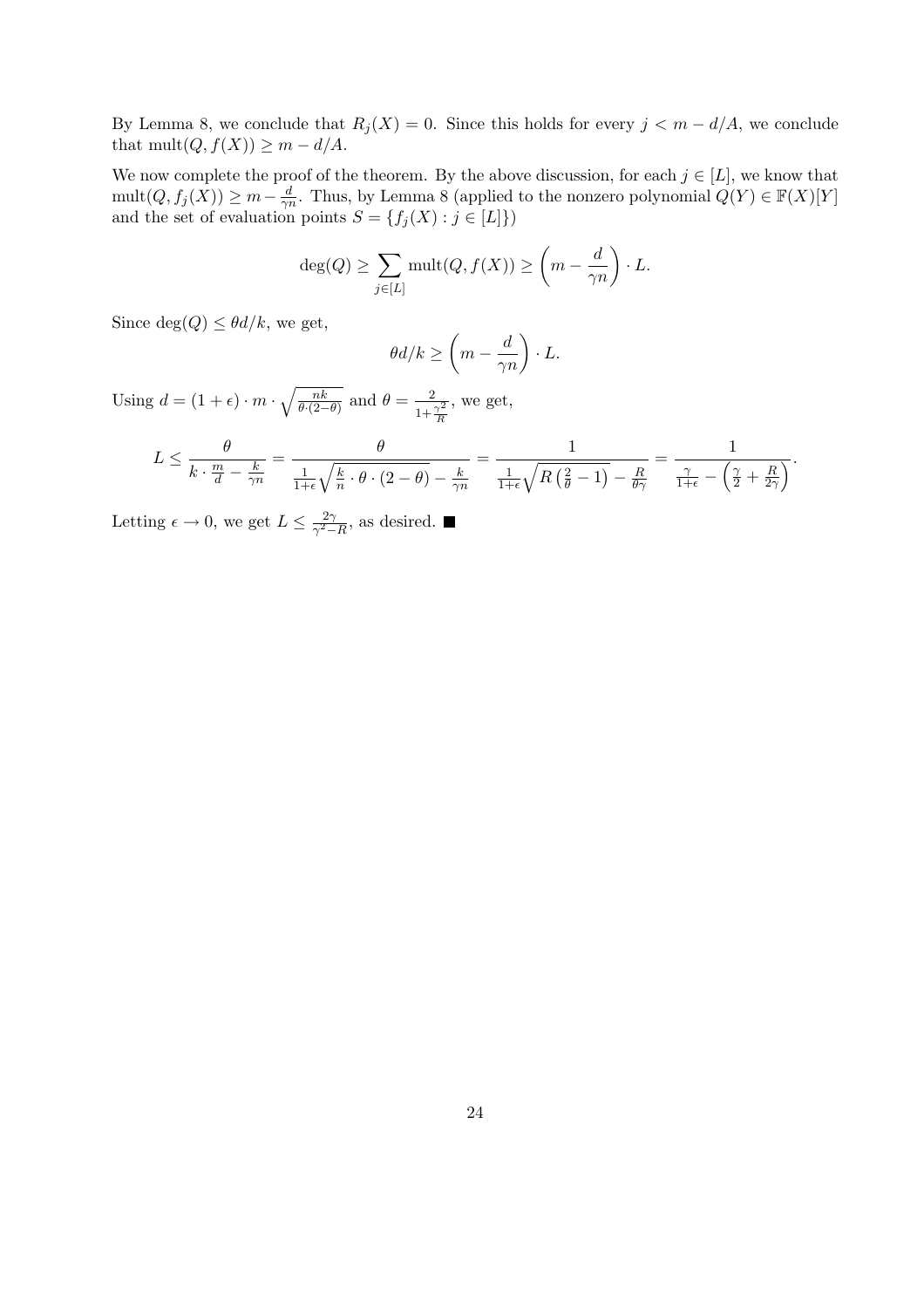# References

- [CB04] Yuval Cassuto and Jehoshua Bruck. A combinatorial bound on the list size. Paradise Laboratory Technical report, California Institute of Technology, 2004.
- [DS07] Z. Dvir and A. Shpilka. An improved analysis of linear mergers. Comput. Complex., 16(1):34–59, 2007. (Extended abstract appeared in RANDOM 2005).
- [Dvi08] Z. Dvir. On the size of Kakeya sets in finite fields. J. AMS (to appear), 2008.
- [DW08] Zeev Dvir and Avi Wigderson. Kakeya sets, new mergers and old extractors. In FOCS, pages 625–633. IEEE Computer Society, 2008.
- [GR06] Venkatesan Guruswami and Atri Rudra. Explicit capacity-achieving list-decodable codes. In Jon M. Kleinberg, editor, STOC, pages 1–10. ACM, 2006.
- [GS99] Venkatesan Guruswami and Madhu Sudan. Improved decoding of Reed-Solomon and algebraic-geometric codes. IEEE Transactions on Information Theory, 45:1757–1767, 1999.
- [GUV07] Venkatesan Guruswami, Christopher Umans, and Salil P. Vadhan. Unbalanced expanders and randomness extractors from parvaresh-vardy codes. In IEEE Conference on Computational Complexity, pages 96–108. IEEE Computer Society, 2007.
- [HKT08] J. W. P. Hirschfeld, G. Korchmaros, and F. Torres. Algebraic Curves over a Finite Field (Princeton Series in Applied Mathematics). Princeton University Press, 2008.
- [LRVW03] Chi-Jen Lu, Omer Reingold, Salil Vadhan, and Avi Wigderson. Extractors: Optimal up to constant factors. In Proceedings of the 35th Annual ACM Symposium on Theory of Computing", 2003.
- [PV05] Farzad Parvaresh and Alexander Vardy. Correcting errors beyond the Guruswami-Sudan radius in polynomial time. In FOCS, pages 285–294. IEEE Computer Society, 2005.
- [RRV99] Ran Raz, Omer Reingold, and Salil Vadhan. Extracting all the Randomness and Reducing the Error in Trevisan's Extractors. In Proceedings of the 35th Annual ACM Symposium on Theory of Computing", 1999.
- [RSW00] O. Reingold, R. Shaltiel, and A. Wigderson. Extracting randomness via repeated condensing. In Proceedings of the 41st Annual IEEE Symposium on Foundations of Computer Science, 2000.
- [Sha02] Ronen Shaltiel. Recent developments in extractors. Bulletin of the European Association for Theoretical Computer Science, 77:67–95, 2002.
- [SS08] Shubhangi Saraf and Madhu Sudan. Improved lower bound on the size of kakeya sets over finite fields. Analysis and PDE (to appear), 2008.
- [Sud97] Madhu Sudan. Decoding of Reed-Solomon codes beyond the error-correction bound. Journal of Complexity, 13(1):180–193, 1997.